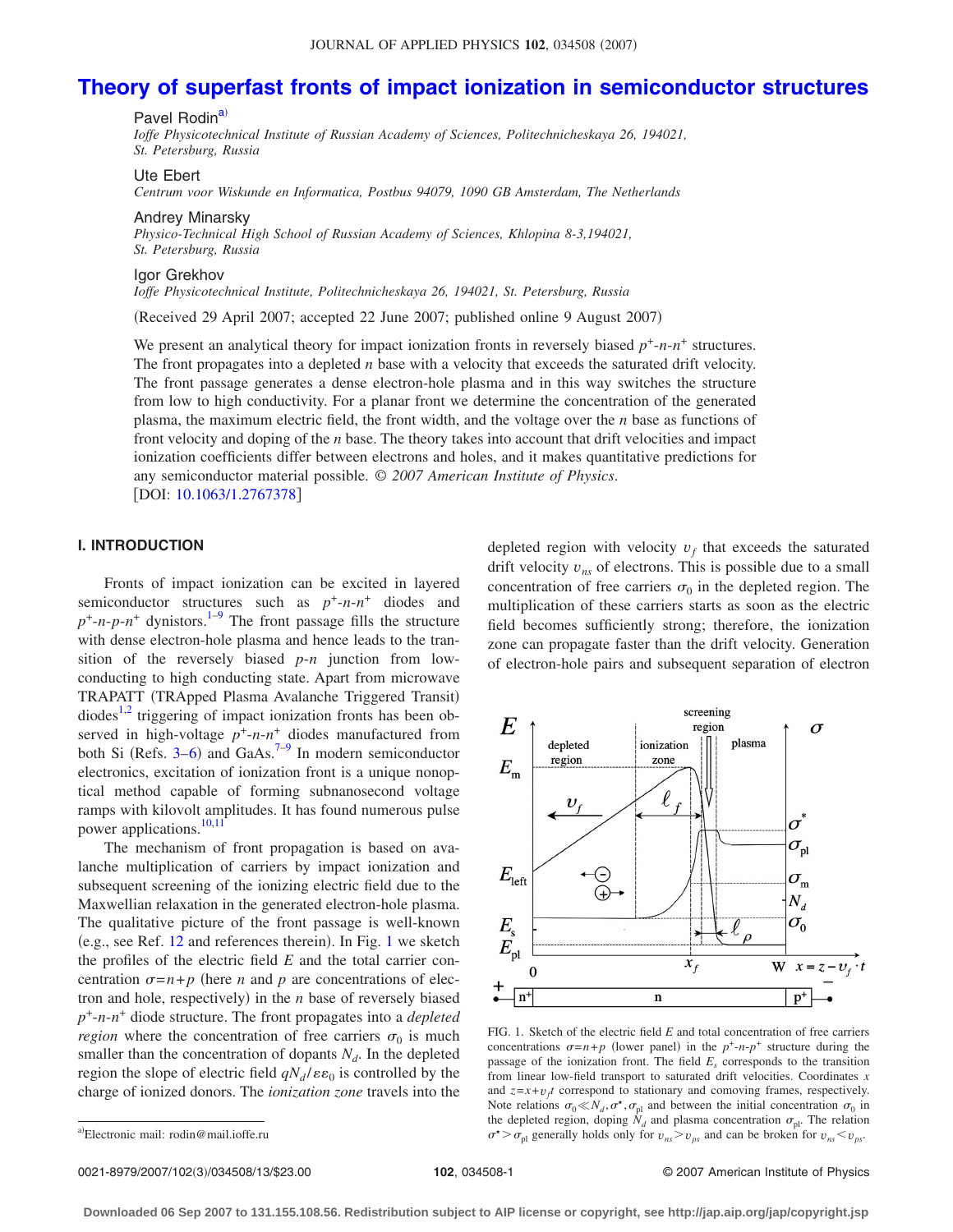and hole in the electric field forms a *screening region* behind the ionization zone. Here the drift velocities remain saturated. The space charge in the screening region is due to excessive electron concentration. In the *plasma* layer the carrier concentration  $\sigma_{\text{pl}}$  exceeds  $N_d$  by several orders of magnitude; electric field is low and corresponds to linear ohmic regime. The described propagation of ionization front resembles the propagation of fingerlike streamers into preion-ized medium (see the discussion in Ref. [13](#page-11-9)).

The analytical theory of traveling ionization fronts in *p*+-*n*-*n*<sup>+</sup> structures has been pioneered in Ref. [2](#page-11-2) for TRAP-ATT diodes. This classical work is based on two crucial simplifications that make the theory essentially qualitative: (i) impact ionization coefficients are modeled by step functions; and (ii) electrons and holes are assumed to be identical. Later on the focus mostly shifted from analytical studies to nu-merical simulations.<sup>14–[16](#page-11-11)</sup> The demand for a quantitative analytical description remains strong, in particular, as ionization fronts in wideband materials<sup>17</sup> and also operation at electric fields above the band-to-band Zener breakdown<sup>18,[19](#page-11-14)</sup> have a promising prospective. Analytical theory is also important to place ionization fronts in doped semiconductor structures into the general context of studies on front dynamics in spatially extended nonlinear systems. $20-22$ 

This article presents a theory of ionization front in a reversely biased  $p^+$ - $n$ - $n^+$  structure. We take the asymmetry between electron and holes in both transport and impact ionization into account and assume a general form of impact ionization coefficients. The theory determines the maximum electric field in the traveling front  $E_m$ , the voltage over the structure *u*, the concentration of the generated plasma  $\sigma_{\text{pl}}$ , and the electric field in plasma  $E_{\text{pl}}$  as functions of front velocity  $v_f$  and the *n* base doping  $N_d$  for self-similar propagation with constant velocity  $v_f$ . These results determine the instant front velocity  $v_f$  as a function of the applied voltage  $u$ and front position  $x_f$  in cases when the front velocity and shape vary during the passage.

## **II. MODEL**

## **A. Basic equations in drift-diffusion approximation**

We investigate how an impact ionization front passes through a uniformly doped *n* base of a reversely biased *p*+-*n*-*n*<sup>+</sup> diode structure as sketched in Fig. [1.](#page-0-1) Heavily doped  $p^+$  and  $n^+$  layers play the role of contacts and are not taken into further consideration. The carrier dynamics in the *n* base is described by the standard set of continuity equations and the Poisson equation,

<span id="page-1-0"></span>
$$
\partial_t n - \partial_x [v_n(E)n] - D_n \partial_x^2 n = G(n, p, E),
$$
  

$$
\partial_t p + \partial_x [v_p(E)p] - D_p \partial_x^2 p = G(n, p, E),
$$
  

$$
\partial_x E = \frac{q}{\varepsilon \varepsilon_0} (p - n + N_d),
$$
 (1)

where  $n, p$  and  $v_n, v_p$  are electron and hole concentrations and drift velocities, respectively, *E* is the electric field strength,  $N_d$ =constant is concentration of donors in the *n* base,  $q > 0$  is the elementary charge,  $\varepsilon$  and  $\varepsilon_0$  are the permittivity of the material and the absolute permittivity, respectively. We use the notation  $v_{n,p}(E) > 0$  and take the actual direction of the carrier drift through the signs in Eqs.  $(1)$  $(1)$  $(1)$  into account. The impact ionization term is given by

$$
G(n, p, E) = \alpha_n(E)v_n(E)n + \alpha_p(E)v_p(E)p,
$$
\n(2)

where  $\alpha_{n,p}(E)$  are impact ionization coefficients.

Let us introduce new variables,

$$
\sigma \equiv n + p, \quad \rho \equiv p - n. \tag{3}
$$

The first variable  $\sigma$  is the total concentration of free carriers, the second one  $\rho$  is proportional to the space charge of free carriers. Neglecting diffusion that does not play any role in the relevant scales (e.g., see Ref. [13](#page-11-9)), we present Eqs.  $(1)$  $(1)$  $(1)$  as

<span id="page-1-4"></span>
$$
\partial_t \sigma + \partial_x \big[ \nu^-(E) \sigma + \nu^+(E) \rho \big] = 2G,\tag{4}
$$

<span id="page-1-2"></span>
$$
\partial_t \rho + \partial_x \big[ \nu^+(E) \sigma + \nu^-(E) \rho \big] = 0,\tag{5}
$$

<span id="page-1-1"></span>
$$
\partial_x E = \frac{q}{\varepsilon \varepsilon_0} [\rho + N_d],\tag{6}
$$

where

$$
v^{+}(E) \equiv \frac{v_{p}(E) + v_{n}(E)}{2}, \quad v^{-}(E) \equiv \frac{v_{p}(E) - v_{n}(E)}{2}.
$$
 (7)

Note that for most semiconductors  $v^-(E) < 0$ .

Solving Eq. ([6](#page-1-1)) for  $\rho$ , substituting this  $\rho$  into the expression  $\partial_t \rho$  in Eq. ([5](#page-1-2)), and integrating over *x*, we obtain the conservation of the total current density in a one-dimensional system,

<span id="page-1-3"></span>
$$
J = q[v^{+}(E)\sigma + v^{-}(E)\rho] + \varepsilon \varepsilon_0 \partial_t E,
$$
  

$$
\partial_x J = 0.
$$
 (8)

Here, the first and the second term correspond to the conduction and displacement components of the current density *J*, respectively. In the following we replace Eq.  $(5)$  $(5)$  $(5)$  by Eq.  $(8)$  $(8)$  $(8)$ .

#### **B. Self-similar propagation of the ionization front**

We consider the fronts moving in the same direction as electrons drift—so-called *negative* fronts. We choose  $E > 0$ ; hence, electrons and negative fronts move to the left (cf. Fig. [1](#page-0-1)).

*Positive* fronts in  $n^+$ - $p$ - $p^+$  structures that move in the same direction as hole drift can be described by exchanging electrons and holes in Eqs.  $(1)$  $(1)$  $(1)$  and replacing the donor concentration  $N_d$  by the same acceptor concentration  $N_a$ . For the self-similar front motion with velocity  $v_f$ =constant, we get

$$
\sigma(x,t) = \sigma(x + v_f t),
$$
  
\n
$$
\rho(x,t) = \rho(x + v_f t),
$$
  
\n
$$
E(x,t) = E(x + v_f t),
$$

where we fixed the notation such that the fronts move with a positive velocity  $v_f > 0$  in the negative *x* direction. Then, in the comoving frame  $z = x + v_f t$ , Eqs. ([4](#page-1-4)), ([8](#page-1-3)), and ([6](#page-1-1)) become

<span id="page-1-5"></span>
$$
d_z[(v_f + v^-)\sigma + v^+\rho] = 2G,\t\t(9)
$$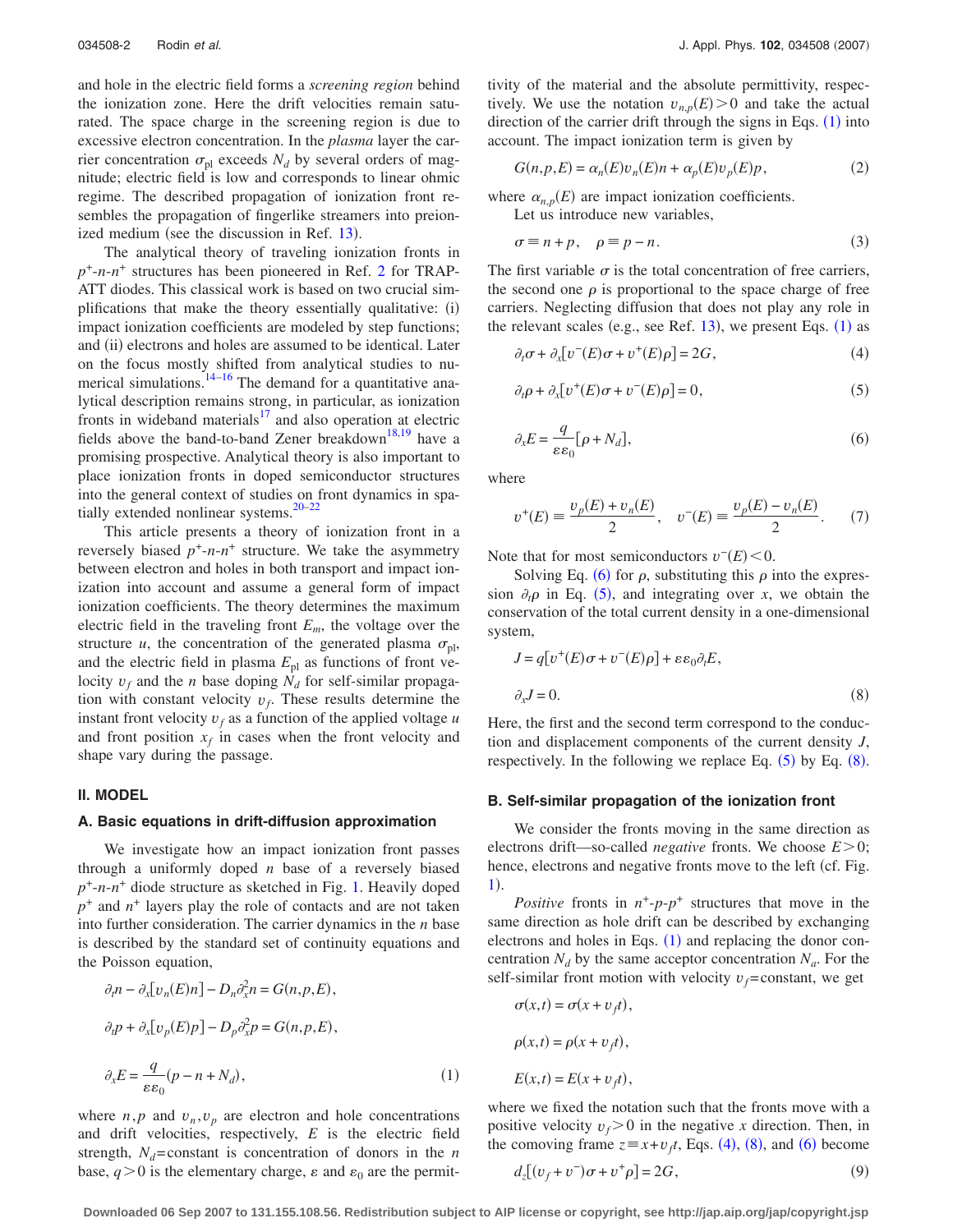<span id="page-2-1"></span>
$$
J = q[v^+\sigma + v^-\rho] + \varepsilon\varepsilon_0 v_f d_z E, \quad d_z J = 0,
$$
\n(10)

<span id="page-2-0"></span>
$$
d_z E = \frac{q}{\varepsilon \varepsilon_0} [\rho + N_d]. \tag{11}
$$

The velocity of the negative front  $v_f$  cannot be smaller than the saturated electron velocity  $v_{ns}$ <sup>[2](#page-11-2)[,12](#page-11-8)</sup> As we will see in the next section, a constant velocity  $v_f$ =constant implies a timeindependent total current density *J*=constant.

## **C. Relation between the current density and the front velocity**

<span id="page-2-2"></span>Using Eq. ([11](#page-2-0)) to eliminate  $d_z E$  from Eq. ([10](#page-2-1)), we find  $d_{z}J = 0$ ,

$$
J = qv_f N_d + qj,
$$
  
\n
$$
j \equiv v^+ \sigma + [v_f + v^-]\rho.
$$
\n(12)

Here, *j* is chosen to be a particle current density whereas *J* is a charge current density. Both *J* and *j* are constants in space. Typically the electric field at the left boundary  $E_{\text{left}} = E(x)$  $= 0$ ) is too low for impact ionization  $\left[ \alpha_{n,p}(E_{\text{left}}) = 0 \right]$  but sufficiently strong to saturate the drift velocities so that  $v_n(E_{\text{left}}) = v_{ns}, v_n(E_{\text{left}}) = v_{ps}$  (see Fig. [1](#page-0-1)). Then, *j* is determined by small concentrations  $n_0$ ,  $p_0 \ll N_d$  of free carriers that are present during the front passage in the depleted part of the structure far away from the ionization zone,

$$
j = v_s^+ \sigma_0 + [v_f + v_s^-] \rho_0,
$$
  
\n
$$
\sigma_0 \equiv n_0 + p_0, \ \rho_0 \equiv p_0 - n_0, \ v_s^+ \equiv \frac{v_{ns} + v_{ps}}{2}, \ v_s^- \equiv \frac{v_{ps} - v_{ns}}{2}.
$$
\n(13)

Since  $\sigma_0$ ,  $\rho_0 \ll N_d$  and the second term in Eq. ([12](#page-2-2)) is negligible. Hence  $J \approx qN_d v_f$ . This result is well known<sup>2</sup> and physically clear: since the front propagates with velocity  $v_f$  into a charged medium with space-charge density  $qN_d$ , the current density  $qN_d v_f$  is required to neutralize the space charge of the ionized donors. Hence for a planar front, self-similar propagation with constant velocity  $v_f$  corresponds to a fixed total current in the external circuit  $d_t J = 0$ .

Although the initial carrier density in the depleted region is low,  $\sigma_0 \ll N_d$ , its presence is a requirement for the front to propagate with a velocity  $v_f$  that exceeds the electron drift velocity  $v_{ns}$ . This fast propagation mode is possible because these initial carriers multiply in an avalanchelike manner as soon as the electric field exceeds the ionization threshold.

In the case under study the concentrations  $n_0$  and  $p_0$  are not permanently nonvanishing in the medium the front propagates into. On the contrary, a certain mechanism creates these carriers in the *n* base just before the front starts to travel, and it actually triggers this propagation. This mechanism is not universal and depends on the specific design and operation mode of a semiconductor device. In microwave TRAPPAT diodes the carriers that remain in the structure from the previous front passage serve as initial carriers for the next passage. $^{12}$  In contrast, in high-voltage diodes used as pulse sharpeners the time period between subsequent front passages is so long (typically  $> 100 \mu s$ ) that each front passage represents an independent event. $3-5$  Between the pulses the reverse voltage is kept close to the stationary breakdown voltage  $u<sub>b</sub>$ . During this waiting period, which can be arbitrarily long, the leakage current is much smaller than *qj*, so that *n* base is essentially empty. To trigger the front the applied voltage  $u$  is being rapidly increased above  $u<sub>b</sub>$ . Experiments show that the front starts to travel when  $u$  exceeds  $u<sub>b</sub>$ several times. $3-5$  It appears that in these devices the initial carriers are generated by field-enhanced ionization of deeplevel electron traps. $23-25$  The release of electrons bound on these deep centers triggers the front and provides conditions for its superfast propagation. $26$  Here, we focus exclusively on the stage when the ionization front is already traveling and refer to Refs. [24](#page-11-21) and [25](#page-11-19) for the detailed discussion on triggering and initial carriers problems. We assume that concentration of initial carriers suffices for using our density model and we treat  $\sigma_0$  as an input parameter of our model.

#### **D. Final set of equations**

Equation ([12](#page-2-2)) allows us to express the "space charge"  $\rho$ via the total concentration  $\sigma$  as

<span id="page-2-3"></span>
$$
\rho = -\frac{v^+(E)}{v_f + v^-(E)} \sigma + \frac{j}{v_f + v^-(E)}, \qquad d_z j = 0.
$$
 (14)

Substituting Eq.  $(14)$  $(14)$  $(14)$  in Eq.  $(9)$  $(9)$  $(9)$ , we obtain the final differential equation for  $\sigma$ ,

$$
d_z \left[ \frac{(v_f + v^-)^2 - (v^+)^2}{v_f + v^-} \sigma + \frac{v^+}{v_f + v^-} j \right] = 2G. \tag{15}
$$

The impact ionization can be expressed via variables  $\sigma$  and  $\rho$ as

$$
G(\sigma, \rho, E) = \beta^+(E)\sigma + \beta^-(E)\rho, \qquad (16)
$$

with impact ionization frequencies

$$
\beta^{\pm} \equiv \frac{\upsilon_p(E)\alpha_p(E) \pm \upsilon_n(E)\alpha_n(E)}{2}.
$$
 (17)

Using Eq. ([14](#page-2-3)) again to exclude  $\rho$ , we obtain

$$
G(\sigma, E) = \beta_{\text{eff}}(E, v_f)\sigma + \frac{\beta}{v_f + v^{-}}j,
$$
  

$$
\beta_{\text{eff}}(E, v_f) \equiv \frac{\beta^{\dagger}[v_f + v^{-}] - \beta^{\dagger}v^{+}}{v_f + v^{-}}.
$$
 (18)

Finally, we express  $\rho$  by  $\sigma$  in the Poisson equation, Eq. ([11](#page-2-0)). This leads to Eq.  $(20)$  $(20)$  $(20)$  below.

The two equations for the total carrier concentration  $\sigma$ and the field *E*,

<span id="page-2-4"></span>
$$
d_z \left[ \frac{(v_f + v^-)^2 - (v^+)^2}{v_f + v_-} \sigma + \frac{v^+}{v_f + v^-} j \right]
$$
  
=  $2\beta_{\text{eff}}(E, v_f)\sigma + \frac{2\beta^-}{v_f + v^-} j,$  (19)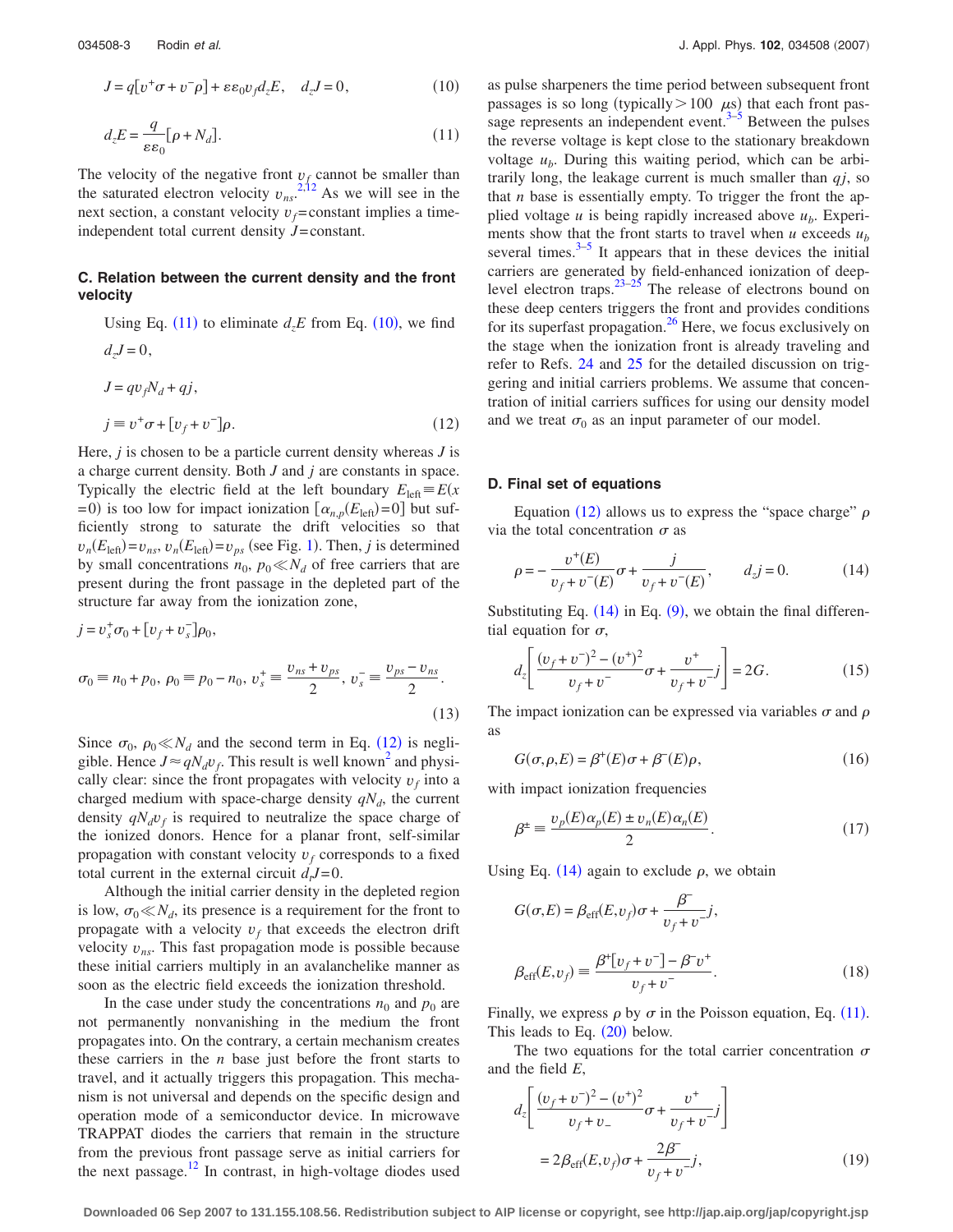<span id="page-3-0"></span>
$$
d_z E = b - \frac{q}{\varepsilon \varepsilon_0} \frac{v^+}{v_f + v^-} \sigma,
$$
  

$$
b = \frac{q}{\varepsilon \varepsilon_0} \left( N_d + \frac{j}{v_f + v^-} \right),
$$
 (20)

with the known functions  $v^{\pm}(E)$ ,  $\beta^{\pm}(E)$ , and  $\beta_{\text{eff}}(E, v_f)$  and the constant

$$
j \equiv v^+ \sigma + [v_f + v^-]\rho, \tag{21}
$$

<span id="page-3-2"></span>completely describe the self-similar propagation of impact ionization front.

Summarizing, we have first substituted the variables  $(n, p, E)$  by the new variables  $(\sigma, \rho, E)$ , and then we have expressed  $\rho$  by the conserved total current *J* (or *j*) and  $\sigma$ . In this way we have eliminated the third equation from the original set Eq.  $(1)$  $(1)$  $(1)$  using the fact that the local space-charge density  $\rho$  is no independent variable when the conserved total current *J* and the local carrier density  $\sigma$  and field *E* are fixed. The form of the final equations, Eqs.  $(19)$  $(19)$  $(19)$  and  $(20)$  $(20)$  $(20)$ , is one of two ordinary differential equations of first order.

#### **E. Special and limiting cases**

Apart from the general case  $v_n(E) \neq v_p(E)$ ,  $\alpha_n(E)$  $\neq \alpha_p(E)$ , it is instructive to consider the following special cases:

(a) 
$$
v_n(E) = v_p(E) \equiv v(E), \quad \alpha_n(E) = \alpha_p(E) \equiv \alpha(E),
$$
  
\n(b)  $v_n(E) = v_p(E) \equiv v(E), \quad \alpha_p(E) = 0, \quad \alpha_n(E) \equiv \alpha(E),$ 

(c) 
$$
v_n(E) = v_p(E) \equiv v(E)
$$
,  $\alpha_n(E) = 0$ ,  $\alpha_p(E) \equiv \alpha(E)$ 

In case (a) electrons and holes are fully equal, in cases (b) and (c) their drift velocities are equal, but impact ionization takes place due to only one type of carriers. For example, cases (b) and (c) are simplified but reasonable approximations for Si and  $\text{SiC},^{27}$  respectively.

Another two limiting cases provide insight into the front dynamics for materials where the asymmetry between positive and negative carriers is very strong,

(d) 
$$
v_n(E) \equiv v(E)
$$
,  $v_p(E) = 0$ ,  $\alpha_n(E) \equiv \alpha(E)$ ,  $\alpha_p = 0$ ,

(e) 
$$
v_p(E) \equiv v(E)
$$
,  $v_n(E) = 0$ ,  $\alpha_p(E) \equiv \alpha(E)$ ,  $\alpha_n = 0$ .

Below we refer to these special cases as cases  $(a)$ ,  $(b)$ ,  $(c)$ , (d), and (e); we also use these labels to denote the respective curves in the figures.

## **III. GENERAL PROPERTIES OF THE STATIONARY FRONT PROPAGATION**

The main parameters of the traveling front are the maximum electric field  $E_m$ , the width  $\ell_\rho$  of the screening region, the voltage *u* across the *n* base, the carrier concentration  $\sigma_{\text{pl}}$ , and electric field  $E_{\text{pl}}$  in the electron-hole plasma behind the front (Fig. [1](#page-0-1)). [In Fig. [2](#page-3-1) we sketch the respective  $\sigma(E)$  dependence that follows from  $E(x)$  and  $\sigma(x)$  dependences shown in Fig. [1.](#page-0-1)] In this section we relate these parameters to the front velocity  $v_f$ , the doping level  $N_d$ , and the initial

<span id="page-3-1"></span>

FIG. 2. Dependence of total carrier concentration on electric field  $\sigma(E)$  in the traveling ionization front. See notations and comments to Fig. [1.](#page-0-1) Path A–B–C–D corresponds to piecewise linear approximation of the field profile shown in Fig. [10.](#page-9-0)

concentration  $\sigma_0$  in the deleted region, assuming that  $v_f$ =constant and front propagation is self-similar. Note that according to Eq.  $(12)$  $(12)$  $(12)$ , the velocity  $v_f$  can be expressed by the current density  $J=qN_d v_f$ .

#### **A. Ordering of scales**

In semiconductors the drift velocities  $v_{n,p}(E)$  typically saturate in electric fields above the characteristic fields *Ens*,*ps* that are much smaller than the effective threshold of impact ionization. Consequently, in the range of electric fields where impact ionization sets in  $(\alpha_{n,p} \neq 0)$  the velocities of free carriers do not depend on electric field  $[v^+(E) = v_s^+, v^-(E) = v_s^-$  in Eqs.  $(19)$  $(19)$  $(19)$ – $(21)$  $(21)$  $(21)$ ]. On the other hand, the generation term is negligible in the range of electric fields where the nonlinearity of  $v_{n,p}(E)$  dependencies is essential.

For semiconductors where the drift velocities  $v_{n,p}(E)$  depend monotonically on the field, the approximations

<span id="page-3-3"></span>
$$
v_n(E) = v_{ns} \frac{E}{E + E_{ns}}, \quad v_p(E) = v_{ps} \frac{E}{E + E_{ps}},
$$
 (22)

and their modifications are widely used. $^{28}$  The impact ionization coefficients for electrons and holes are usually modeled as [29](#page-12-2)

<span id="page-3-4"></span>
$$
\alpha_n(E) = \alpha_{n0} \exp(-E_{n0}/E),
$$
  
\n
$$
\alpha_p(E) = \alpha_{p0} \exp(-E_{p0}/E).
$$
\n(23)

This approximation is known as the Townsend approximation in gas discharge physics[.30](#page-12-3) The characteristic transport fields  $E_{ns,ps}$  are typically much smaller than the impact ionization fields  $E_{n0,p0}$ :  $E_{ns,ps} \ll E_{n0,p0}$ . For example, in Si we have  $E_{ns,ps} \sim 10^4$  V/cm, whereas  $E_{n0,p0} \sim 10^6$  V/cm.<sup>27</sup> It should be noted that none of these explicit approximations Eq.  $(22)$  $(22)$  $(22)$  or Eq.  $(23)$  $(23)$  $(23)$  is needed for our analytical results.

Equations  $(19)$  $(19)$  $(19)$ - $(21)$  $(21)$  $(21)$  will be solved separately in the range of strong electric fields  $E_s \leq E \leq E_0$  where impact ionization takes place and the range of moderate-to-low electric field  $E \leq E_s$  where transition from high-field transport to lowfield transport occurs and the plasma layer is formed. Due to the overlap between these two regions the obtained solutions can be sewn together, providing a consistent description.

**Downloaded 06 Sep 2007 to 131.155.108.56. Redistribution subject to AIP license or copyright, see http://jap.aip.org/jap/copyright.jsp**

.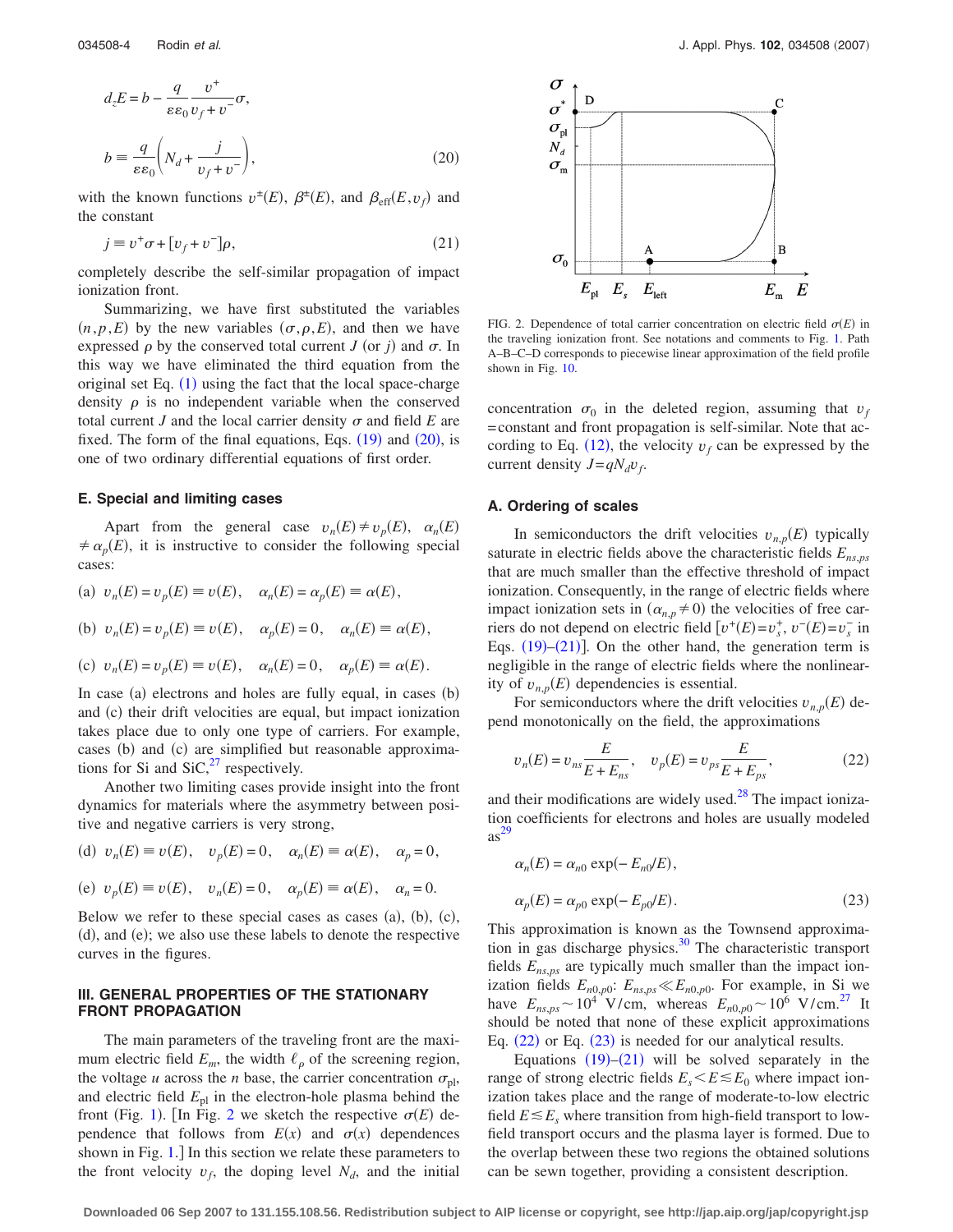## **B. Equations in the high-field region**

For  $E>E_{ns,ps}$  we assume that carriers drift with constant velocities  $v_{n,p}(\vec{E}) = v_{ns,ps}$ . Then, Eqs. ([19](#page-2-4))–([21](#page-3-2)) become

<span id="page-4-0"></span>
$$
d_z \sigma = \lambda \beta_{\text{eff}}(E, v_f) \sigma,\tag{24}
$$

<span id="page-4-1"></span>
$$
d_z E = b - c\sigma,\tag{25}
$$

<span id="page-4-5"></span>
$$
j = v_s^+ \sigma + (v_f + v_s^-) \rho, \qquad (26)
$$

where

$$
\lambda = \frac{2(v_f + v_s^-)}{(v_f + v_s^-)^2 - (v_s^+)^2},
$$
\n
$$
b = \frac{q}{\varepsilon \varepsilon_0} \left( N_d + \frac{j}{v_f + v_s^-} \right) \approx \frac{qN_d}{\varepsilon \varepsilon_0},
$$
\n
$$
c = \frac{q}{\varepsilon \varepsilon_0} \frac{v_s^+}{v_f + v_s^-},
$$
\n
$$
v_s^{\pm} = \frac{v_{ps} \pm v_{ns}}{2}.
$$
\n(27)

The coefficients  $\lambda$ ,  $b$ , and  $c$  are constants. When deriving Eq.  $(24)$  $(24)$  $(24)$  from Eq.  $(19)$  $(19)$  $(19)$  we neglect the second term on the righthand side. This is justified because the order of magnitude value of this term is  $\beta^{-}(v_s^+/v_f)\sigma_0$ , which is much smaller than the first term. We also take into account that  $j/(v_f + v^-) \sim (v_s/v_f)\sigma_0 \ll N_d$  in the expression for *b*.

## **C. Carrier concentration just behind the ionization zone**

At the point  $x_f$  where electric field reaches the maximum value  $E_m$  the slope of electric field profile is equal to zero (see Fig. [1](#page-0-1)). In the comoving frame  $x_f$  corresponds to the point  $z_m = x_f + v_f t$  that does not vary in time. It follows from  $d_z E = 0$  and Eq. ([25](#page-4-1)) that

<span id="page-4-2"></span>
$$
\sigma_m \equiv \sigma(z_m) = \frac{b}{c} = \frac{v_f + v_s^-}{v_s^+} N_d + \frac{j}{v_s^+} \approx \frac{v_f + v_s^-}{v_s^+} N_d. \tag{28}
$$

Dividing Eq.  $(24)$  $(24)$  $(24)$  by Eq.  $(25)$  $(25)$  $(25)$  we exclude *z*, and then employ Eq. ([28](#page-4-2)). This yields

<span id="page-4-3"></span>
$$
\frac{\sigma_m - \sigma}{\sigma} d\sigma = \frac{\lambda}{c} \beta_{\text{eff}}(E, v_f) dE.
$$
 (29)

Let us denote as  $\sigma^*$  the concentration  $\sigma$  which is reached just behind the ionization zone (Fig. [1](#page-0-1)). Then, the integrals of the left-hand side of Eq. ([29](#page-4-3)) from  $\sigma_0$  to  $\sigma_m$  and from  $\sigma^*$  to  $\sigma_m$ are both equal to the integral of the right-hand side from 0 to  $E_m$  (see Fig. [2](#page-3-1)),

$$
\int_{\sigma_0}^{\sigma_m} \frac{\sigma_m - \sigma}{\sigma} d\sigma = \int_{\sigma_\star}^{\sigma_m} \frac{\sigma_m - \sigma}{\sigma} d\sigma = \frac{\lambda}{c} \int_0^{E_m} \beta_{\text{eff}}(E, v_f) dE.
$$
\n(30)

Taking integrals over  $\sigma$ , we find the relation between the concentration behind the front  $\sigma^*$ , front velocity  $v_f/v_s$ , the doping level  $N_d$ , and initial concentration  $\sigma_0$ ,

<span id="page-4-4"></span>

FIG. 3. Concentration  $\sigma^*$  just behind the ionization zone as a function of  $v_f/v_s^*$  for different values of  $\sigma_0/N_d$ . Thick solid lines 1, 2, 3 correspond to symmetric case  $v_s = 0$ . Dotted lines 1d, 2d, 3d and dashed lines 1e, 2e, 3e correspond to the two limiting asymmetric cases  $v_s^2/v_s^* = -1$  [immobile holes, case (d)] and  $v_s^-/v_s^+ = 1$  [immobile electrons, case(e)], respectively. Curves of first, second, and third series correspond to  $\sigma_0 / N_d = 10^{-3}$ , 10<sup>-4</sup>, and 10<sup>-5</sup>, respectively. Thin solid line 4 shows concentration  $\sigma_m$  at the point of maximum electric field for the symmetric case  $v_s^{\text{-}}=0$ .

<span id="page-4-6"></span>
$$
\sigma^* = \sigma_m \ln \frac{\sigma^*}{\sigma_0} + \sigma_0 \approx \sigma_m \ln \frac{\sigma^*}{\sigma_0}.
$$
 (31)

The concentration  $\sigma^*$  does not depend on  $\beta_{\text{eff}}$  and thus not on the specific form of  $\alpha_{n,p}(E)$ . Equation ([28](#page-4-2)) generalizes Eq. (29) in Ref. [2.](#page-11-2)

In Fig. [3](#page-4-4) we show  $\sigma^*$  and  $\sigma_m$  as functions of  $v_f/v_s^*$  for different values of  $\sigma_0 / N_d$ . Solid lines 1, 2, 3 correspond to the symmetric case  $v_s = 0$ . These dependencies are valid for all three special cases (a), (b), and (c) (see Sec. II E) if  $v_s^+$  is replaced by  $v_s$ . We see that  $\sigma^*$  is approximately 10 times larger than  $\sigma_m$  (line 4), whereas  $\sigma_m$  exceeds  $\sigma_0$  by several orders of magnitude. Dashed lines 1d, 2d, 3d and dotted lines 1e, 2e, 3e show  $\sigma^*$  for two extreme asymmetric cases  $v_s^-/v_s^+ = \pm 1$  that correspond to immobile holes [case (d),  $v_{ps}$ =0] and immobile electrons [case (e),  $v_{ns}$ =0], respectively. In the case (d) of immobile holes  $\sigma^* \rightarrow 0$  when  $v_f/v_s^+ \rightarrow 1$  (although the part  $v_f < 2v_s^+ = v_{ns}$  is unphysical). In contrast, in the case (e) of immobile electrons  $\sigma^*$  practically does not depend on  $v_f$  for  $v_f/v_s^+$  < 1. This plateau exists for  $v_s$  > 0 and corresponds to the interval of front velocities  $v_{ns} < v_f < v_{ps}$  (recall that for negative front  $v_f \ge v_{ns}$ ). Even for the limiting cases  $v_s^-/v_s^+ = -1$  the effect of transport asymmetry is small for  $v_f/v_s^2 > 10$ . Actual values of  $|v_s/v_s^2|$ are much smaller: at room temperatures we have  $v_s^2/v_s^2 \approx$ −0.1, −0.05, and −0.3 for Si, GaAs, and SiC, respectively[.27](#page-12-0)

According to Eq.  $(26)$  $(26)$  $(26)$  the space charge of free carriers behind the ionization zone  $\rho^*$  is proportional to  $\sigma^*$ ,

<span id="page-4-7"></span>
$$
\rho^* = -\frac{v_s^+}{v_f + v_s^-} \sigma^* + \frac{j}{v_f + v_s^-} \approx -\frac{v_s^+}{v_f + v_s^-} \sigma^*.
$$
 (32)

Electron and holes concentrations  $n^*$ ,  $p^* = (\sigma^* \mp \rho^*)/2$  are recovered as

<span id="page-4-8"></span>
$$
n^{\star} = \frac{v_f + v_{ps}}{2v_f + v_{ps} - v_{ns}} \sigma^{\star},
$$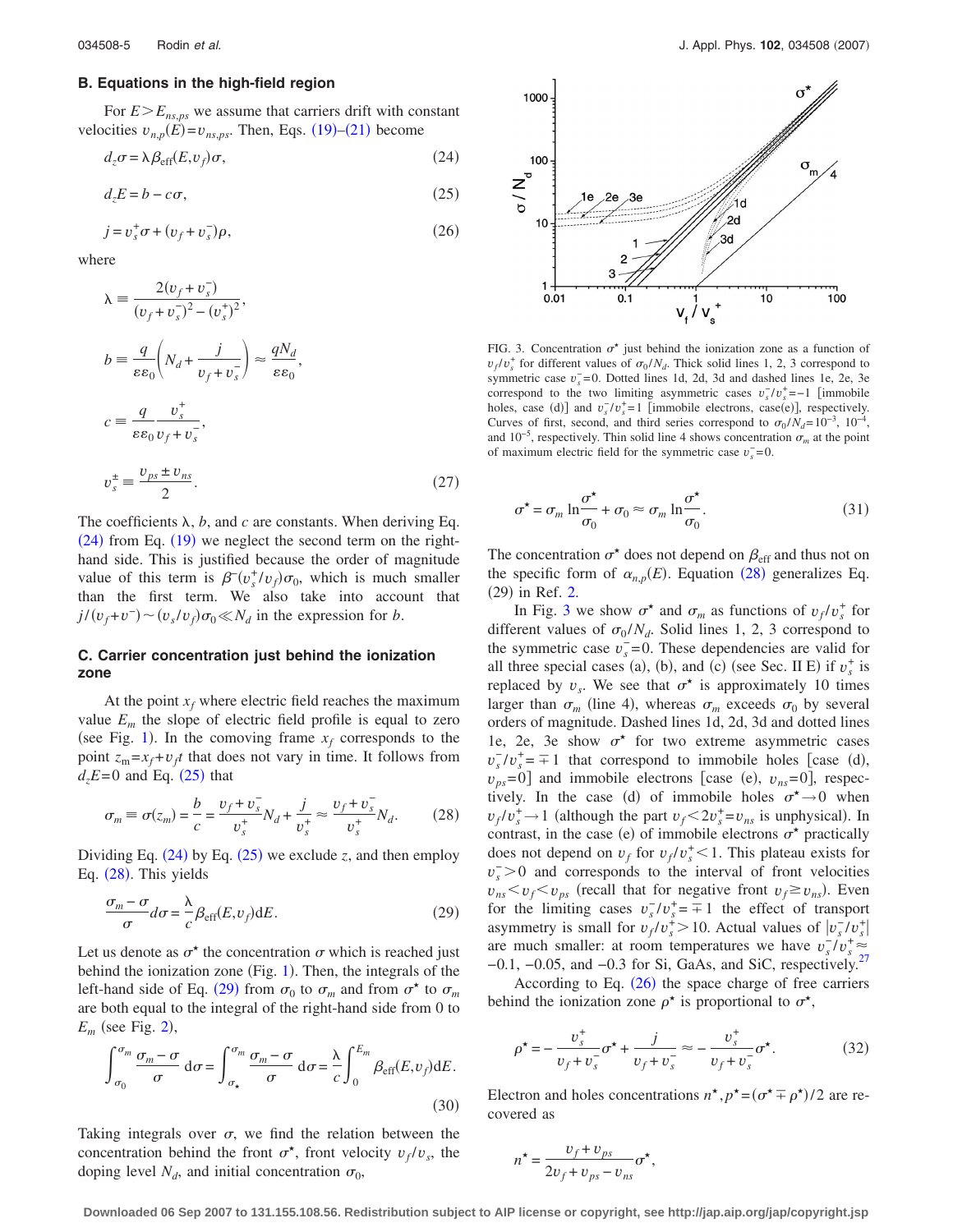$$
p^* = \frac{v_f - v_{ns}}{2v_f + v_{ps} - v_{ns}} \sigma^*.
$$
\n(33)

The appearance of negative space charge  $\rho^* = p^* - n^* < 0$  is a combined effect of spatially inhomogeneous ionization and separation of electrons and holes in strong electric field.

## **D. Maximum electric field**

The maximum field  $E_m$  is determined by integrating Eq.  $(29),$  $(29),$  $(29),$ 

<span id="page-5-6"></span>
$$
\int_0^{E_m} \beta_{\rm eff}(E) dE = \frac{b}{\lambda} \left( \ln \frac{\sigma_m}{\sigma_0} - 1 + \frac{\sigma_0}{\sigma_m} \right). \tag{34}
$$

Substituting the expressions for  $\beta_{\text{eff}}(E)$ ,  $\lambda$ ,  $b$ , and  $\sigma_m$ , we obtain the explicit formula

<span id="page-5-0"></span>
$$
\frac{v_s^+ - v_s^-}{v_f + v_s^- - v_s^+} \int_0^{E_m} \alpha_n(E) \,dE + \frac{v_s^+ + v_s^-}{v_f + v_s^- + v_s^+} \int_0^{E_m} \alpha_p(E) \,dE
$$
\n
$$
= \frac{qN_d}{\varepsilon \varepsilon_0} \left[ \ln \left( \frac{v_f + v_s^-}{v_s^+} \frac{N_d}{\sigma_0} \right) - 1 \right]. \tag{35}
$$

Straightforward numerical integration of Eq.  $(35)$  $(35)$  $(35)$  for given dependencies  $\alpha_{n,p}(E)$  makes it possible to determine  $E_m$  as a function of  $v_f$  and  $\sigma_0 / N_d$  for any semiconductor material.

For the special cases (a), (b), (c), (d), and (e) (see Sec. II E) and the Townsend's dependence  $\alpha(E) = \alpha_0 \exp(-E_0 / E)$ , Eq.  $(35)$  $(35)$  $(35)$  yields

<span id="page-5-3"></span>
$$
\int_{0}^{E_m/E_0} \exp(-1/y) dy = \frac{E^{\star}(v_f/v_s, \sigma_0/N_d, \alpha_0)}{E_0},
$$
\n(36)

<span id="page-5-5"></span>
$$
E^* = \frac{b}{\alpha_0} \frac{v_f^2 - v_s^2}{2v_f v_s} \left[ \ln \left( \frac{v_f N_d}{v_s \sigma_0} \right) - 1 \right]
$$
 for case (a), (37)

<span id="page-5-1"></span>
$$
E^* \equiv \frac{b}{\alpha_0} \frac{v_f \mp v_s}{v_s} \left[ \ln \left( \frac{v_f N_d}{v_s \sigma_0} \right) - 1 \right]
$$
  
for cases (b) and (c), (38)

<span id="page-5-2"></span>
$$
E^* = \frac{b v_f \pm v_s}{\alpha_0 v_s} \left[ \ln \left( \frac{2v_f \pm v_s N_d}{v_s} \right) - 1 \right]
$$
  
for cases (d) and (e). (39)

The dimensional coefficient  $b/\alpha_0$  in  $E^*$  has a meaning of change of the electric field on the length of impact ionization  $\alpha_0^{-1}$  for the slope  $d_zE = b$  which is determined by the doping level  $N_d$ . For realistic parameters  $b/\alpha_0 \ll E_0$ . Comparing Eq.  $(38)$  $(38)$  $(38)$  with Eq.  $(39)$  $(39)$  $(39)$ , we see that asymmetry of transport properties has a logarithmically weak effect on *Em*.

We solve Eq. ([36](#page-5-3)) numerically and show  $E_m / E^*$  as a function of  $E_0 / E^*$  in Fig. [4.](#page-5-4) Together with Eqs.  $(37)$  $(37)$  $(37)$ – $(39)$  $(39)$  $(39)$ , this dependence makes it possible to determine  $E_m$  for given values of  $v_f/v_s$ ,  $\sigma_0/N_d$ ,  $\alpha_0$ , and  $E_0$  for the special cases (a)– (e). [Note that  $E_m / E^* \to 1$  when  $E_0 / E^* \to 0$ . This limit corresponds to ultrastrong electric field when  $\alpha(E) \rightarrow \alpha_0$ . *E<sub>m</sub>* increases with  $E_0$  because the effective threshold of impact ionization becomes higher.

<span id="page-5-4"></span>

FIG. 4. Maximum electric field  $E_m$  as a function of  $E_0$  according to Eq. ([36](#page-5-3)). Both  $E_m$  and  $E_0$  are normalized by  $E^*(v_f/v_s, \sigma_0/N_d, \alpha_0)$ . Note that  $E_m/E^* \to 1$  when  $E_0/E^* \to 0$ .

In Fig. [5](#page-6-0) we show  $E_m$  as a function of  $v_f/v_s$  for different values of  $\sigma_0 / N_d$ . Thick solid lines 1a, 2a, 3a correspond to the symmetric case (a)  $[Eq. (37)]$  $[Eq. (37)]$  $[Eq. (37)]$ , thin solid lines 1b, 2b, 3b and dashed lines 1c, 2c, 3c correspond to the cases of "monopolar ionization" (b) and (c) [Eq.  $(38)$  $(38)$  $(38)$ ], respectively.  $E_m$  is the smallest for the symmetric case  $\alpha_n = \alpha_p$  because both types of carriers are involved in impact ionization. Curves 1c, 2c, 3c are "discontinuous;" *Em* tends to a finite value when  $v_f/v_s \rightarrow 1$ , whereas we expect  $E_m = 0$  for  $v_f/v_s = 1$  as it is for the curves 1a, 2a, 3a and 1b, 2b, 3b. This feature results from the assumption  $\alpha_n=0$  and disappears for arbitrary small but nonzero value of  $\alpha_n$ . Physically it means that impact ionization by electrons that move parallel to the front is important at low front velocities  $v_f \sim v_s$  even in the case  $\alpha_n \ll \alpha_p$ . The curves for two types of monopolar ionization (b) and (c) become close with increase of  $v_f$ . The dependencies  $E(v_f)$  calculated for fully immobile holes or electrons [cases (d) and (e), Eq.  $(39)$  $(39)$  $(39)$ , the respective curves not shown] turn out to be very close to the cases of monopolar ionization (b) and (c) [Eq. ([38](#page-5-1))], curves 1b, 2b, 3b and 1c, 2c, 3c, respectively]: the difference is smaller than 2% in the whole interval  $1 \lt v_f/v_s \lt 100$ . It means that  $E_m$  is much more influenced by the asymmetry of impact ionization coefficients than by the asymmetry of drift velocities. We also see that *Em* and hence the effective width of ionization zone  $\ell_f$  decrease with  $\sigma_0$ . This observation explains why the concentration  $\sigma^*$ (see Fig. [3](#page-4-4)) also decreases with  $\sigma_0$ . In Fig. [5](#page-6-0) we choose  $b/(\alpha_0 E_0)$  = 0.0002. For Si this value corresponds to *N<sub>d</sub>*  $= 10^{14}$  cm<sup>-3</sup>, which is a typical doping level for high-voltage Si structures. $3-5$  Since in Si impact ionization by electrons dominates and  $v_{ns} \approx v_{ps}$  (Ref. [27](#page-12-0)), curves 1b, 2b, and 3b provide a good approximation for this material.

Figure [6](#page-6-1) shows the dependence  $E_m(v_f)$  for different values of  $b/(\alpha_0 E_0)$  and the fixed value of  $\sigma_0/N_d$ .  $E_m$  increases with  $N_d$  due to the decrease of the effective width of ionization zone  $\ell_f$  and decreases with  $\alpha_0$  due to the more efficient impact ionization.

The  $E_m(v_f)$  dependencies obtained for the case of symmetric ionization  $\alpha_n = \alpha_n$  and ionization by electrons (curves  $1a$ ,  $2a$ ,  $3a$  and  $1b$ ,  $2b$ ,  $3b$  in Figs.  $5$  and  $6$ ) can be fitted by the square-root function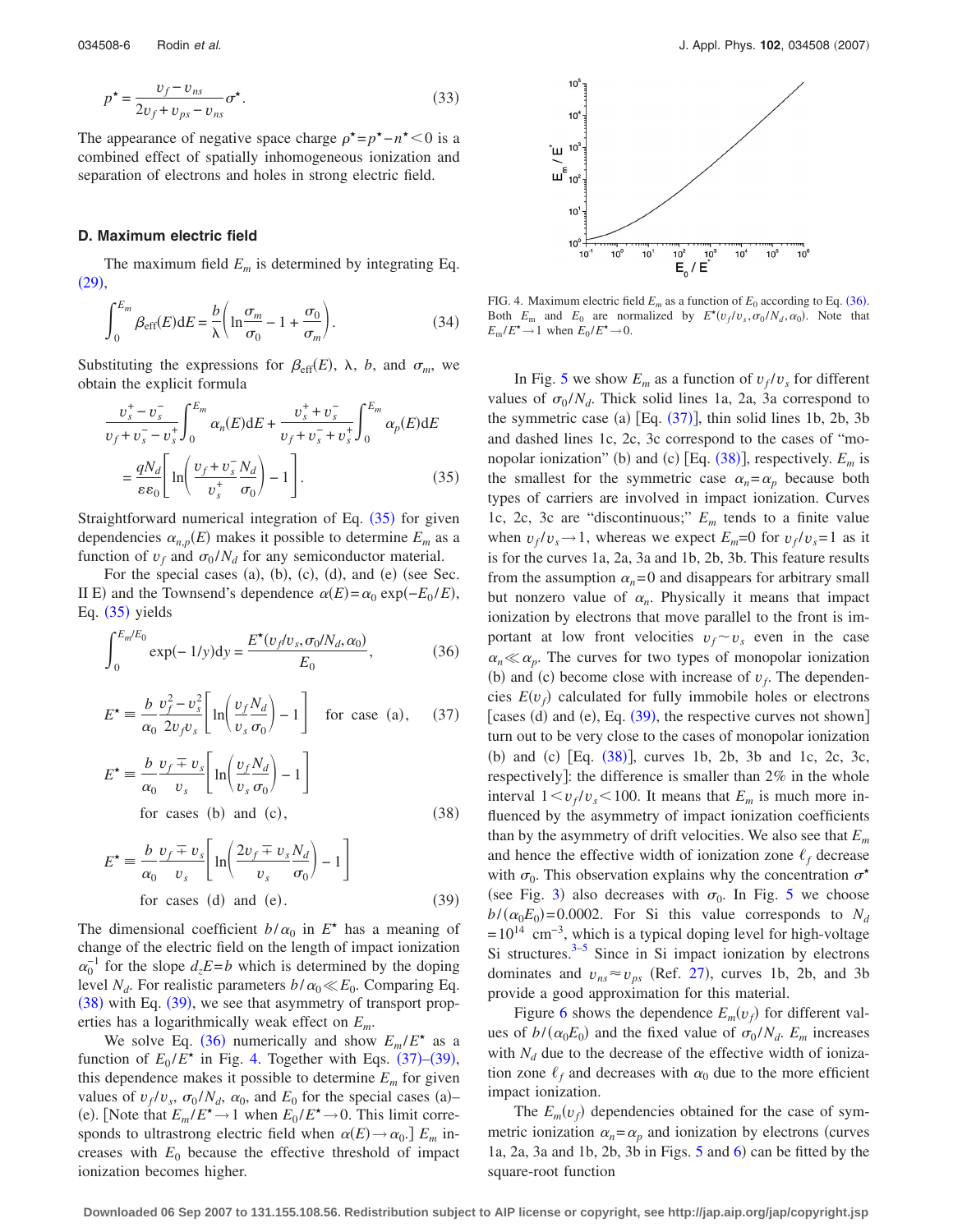<span id="page-6-0"></span>

FIG. 5. Maximum electric field  $E_m$  as a function of  $v_f/v_s$  for different values of  $\sigma_0 / N_d$  according to Eq. ([36](#page-5-3)). Thick solid curves 1a, 2a, 3a correspond to the symmetric case (a)  $\alpha_n(E) = \alpha_p(E)$ ,  $v_{ns} = v_{ps}$  [Eq. ([37](#page-5-5))]. Thin solid curves 1b, 2b, 3b correspond to impact ionization by electrons  $\alpha_p(E)=0$ ,  $v_{ns}=v_{ps}$ [case (b), Eq. ([38](#page-5-1))]; dashed curves 1c, 2c, 3c correspond to impact ionization by holes  $\alpha_n(E) = 0$ ,  $v_{ns} = v_{ps}$  [case (c), Eq. ([38](#page-5-1))]. Curves of first, second, and third series correspond to  $\sigma_0 / N_d = 10^{-3}$ ,  $10^{-4}$ , and  $10^{-5}$ , respectively. The parameter  $b/(\alpha_0 E_0) = 0.0002$  corresponds to the doping level  $N_d$  $= 10^{14}$  cm<sup>-3</sup> in Si.

<span id="page-6-3"></span>
$$
E_m(v_f) - E_{\text{th}} \sim E_0 \sqrt{(v_f/v_s) - 1},\tag{40}
$$

where  $E_{\text{th}} \approx 0.15, \ldots, 0.2E_0$  plays the role of the effective threshold of impact ionization. This fit is quantitatively accurate for  $v_f/v_s$  > 2 and remains qualitatively correct for  $1 < v_f/v_s < 2$ . Straightforward examination of Eq. ([35](#page-5-0)) shows that the square-root dependence corresponds to the piecewise linear approximation of the impact ionization coefficient  $\alpha(E)$ ,

$$
\alpha(E) \sim (E - E_{\text{th}}) \Theta(E - E_{\text{th}}),\tag{41}
$$

<span id="page-6-2"></span>where  $\Theta(E)$  is the step function. The function Eq. ([41](#page-6-2)) approximates the Townsend's dependence  $\alpha(E)$  $=E_0 \exp(-E_0/E)$  reasonably well in the most important in-

<span id="page-6-1"></span>

FIG. 6. Maximum electric field  $E_m$  as a function of  $v_f/v_s$  for different values of  $b/(E_0\alpha_0)$  according to Eq. ([36](#page-5-3)). Thick solid lines 1a, 2a, 3a correspond to the symmetric case  $\alpha_n(E) = \alpha_p(E)$ ,  $v_{ns} = v_{ps}$  [case (a), Eq. ([37](#page-5-5))]. Thin solid lines 1b, 2b, 3b correspond to impact ionization by electrons  $\alpha_p(E)=0$ ,  $v_{ns}$  $=v_{ps}$  [case (b), Eq. ([38](#page-5-1))]. Curves of first, second, and third series correspond to  $b/(\alpha_0 E_0) = 2 \times 10^{-5}$ ,  $2 \times 10^{-4}$ , and  $2 \times 10^{-3}$ , respectively;  $\sigma_0/N_d = 10^{-4}$ . Inset shows the Townsends's dependence for impact ionization coefficient  $\alpha(E)$ .

terval of electric fields  $0.3, \ldots, 0.7E_0$  (see the inset to Fig. [6](#page-6-1)). [Previously the approximation Eq.  $(41)$  $(41)$  $(41)$  has been discussed in the theory of fingerlike streamers in Ref. [30.](#page-12-3) It is remarkable that the dynamics of ionization fronts reveals the existence of effective threshold electric field  $E_{\text{th}} \approx 0.2E_0$  in spite of the absence of any kind of cutoff at low electric fields in the Townsend's dependence itself. In particular, the square-root dependence Eq. ([40](#page-6-3)) implies that  $v_f \sim \ell_f^2$  if we define  $\ell_f$  $\approx (E_m - E_{\text{th}})/b.$ 

## **E. Width of the screening region**

The screening region is situated just behind the ionization zone (Fig.  $1$ ). Here, the electric field is insufficient for impact ionization, but the drift velocities remain saturated. According to Eqs.  $(19)$  $(19)$  $(19)$  and  $(21)$  $(21)$  $(21)$  in this interval of electric fields the concentration  $\sigma$  and space charge  $\rho$  are conserved and maintain values  $\sigma^*$  and  $\rho^*$  determined by Eqs. ([31](#page-4-6)) and ([32](#page-4-7)). The slope of electric field in this region is determined as

$$
d_z E = \frac{q}{\varepsilon \varepsilon_0} (\rho^{\star} + N_d).
$$

Taking into account Eqs.  $(28)$  $(28)$  $(28)$  and  $(31)$  $(31)$  $(31)$ , we find the ratio between the slope  $|d,E|$  in the screening region and the slope *b* in the depleted region,

<span id="page-6-5"></span>
$$
\frac{|d_z E|}{b} = \frac{v_s^+}{v_f + v_s^-} \frac{\sigma^*}{N_d} - 1 = \ln \frac{\sigma^*}{\sigma_0} - 1.
$$
 (42)

<span id="page-6-4"></span>The width  $\ell_{\rho}$  of the screening region can be evaluated as

$$
\ell_{\rho} \approx \frac{E_m}{|d_z E|} = \frac{E_m}{b[\ln(\sigma^{\star}/\sigma_0) - 1]}.
$$
\n(43)

Calculating  $\ell_{\rho}$  in this way, we include in it a part of the ionization zone (see Fig. [1](#page-0-1)) and hence somewhat overestimate the actual width of the screening region. On the other hand, Eq. ([43](#page-6-4)) gives an idea of the effective front width since it accounts for the two regions of most dramatic change in concentration and electric field: the region of most rapid increase of concentration from  $E_m$  to the final value  $\sigma^*$  (by approximately one order of magnitude) and the region of steep drop of electric field from  $E_m$  to  $E_p \ll E_m$ .

We show  $|d_z E|/b$  as a function of  $v_f/v_s^+$  in Fig. [7.](#page-7-0) Solid lines correspond to the symmetric case  $v_s = 0$  for different values of  $\sigma_0$ . These curves correspond also to the special cases (a), (b), and (c) if  $v_s^+$  is replaced by  $v_s$ . The electric field profile in the screening region is approximately  $10-20$ times steeper than in the depleted region. The slope  $\frac{d}{dz}E/b$ has a weak logarithmic dependence on  $v_f$  and decreases with  $\sigma_0/N_d$ . Dashed lines and dotted lines represent  $\left| \frac{d_z E}{dt} \right|$  for two limiting asymmetric cases  $v_s^-/v_s^+ = -1$  [case (d), immobile holes] and  $v_s^-/v_s^+ = 1$  [case (e), immobile electrons]. Similar to  $\sigma^*$ ,  $\left| \frac{d}{e}E \right|/b$  has a weak dependence on the asymmetry of saturated drift velocities  $(v_s^- \neq 0)$  for sufficiently large *vf*.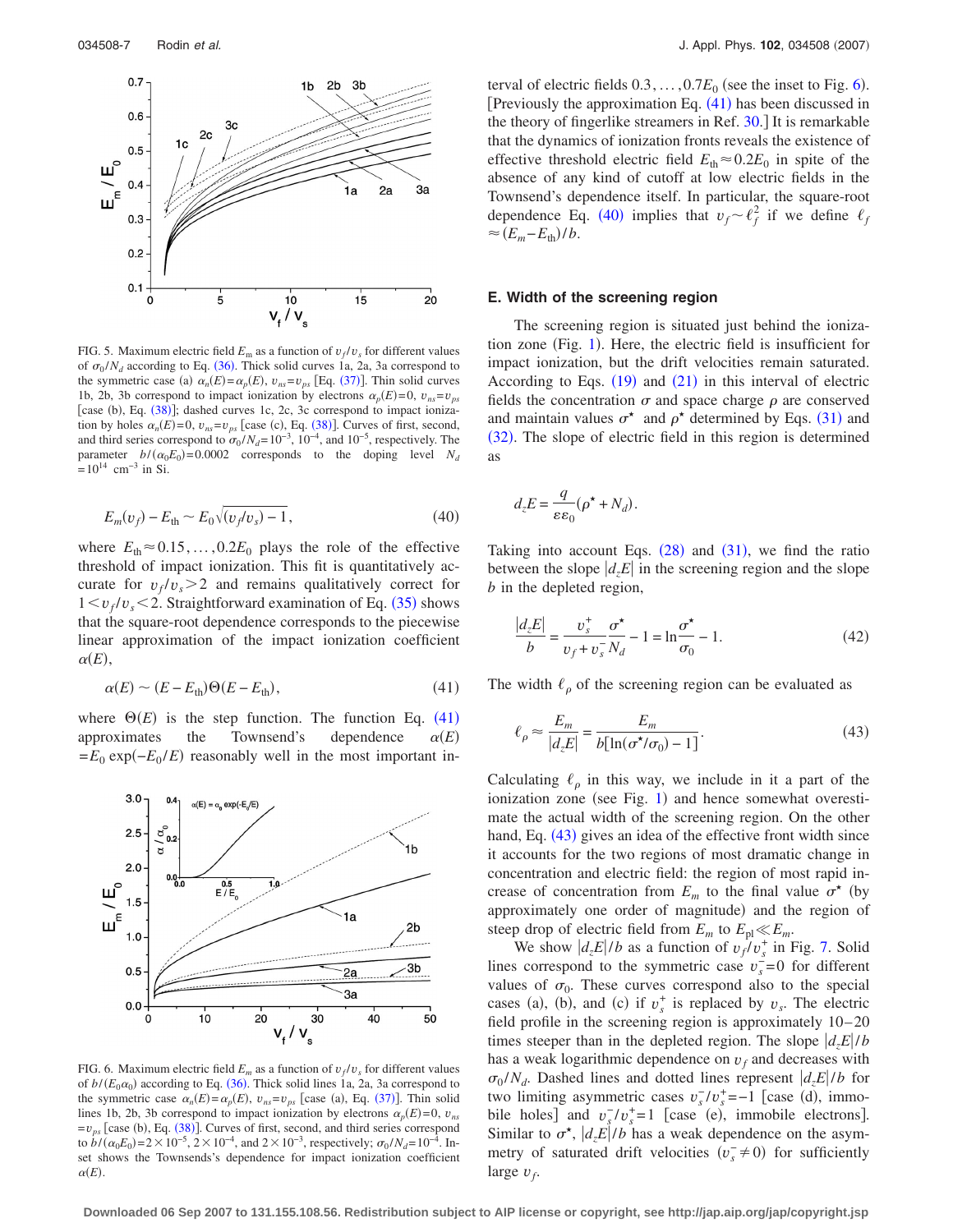<span id="page-7-0"></span>

FIG. 7. Slope of electric field in the screening region  $|d_zE|$  normalized by the slope in the depleted region  $b = qN_d / \varepsilon \varepsilon_0$  as a function of  $v_f / v_s^+$  for different values of  $\sigma_0 / N_d$ . Solid lines 1, 2, 3 correspond to the symmetric case  $v_s = 0$ . Dotted lines 1d, 2d, 3d and dashed lines 1e, 2e, 3e correspond to the two limiting asymmetric cases  $v_s^2/v_s^* = -1$  [immobile holes, case (d)] and  $v_s^-/v_s^+$  = +1 [immobile electrons, case (e)], respectively. Curves of first, second, and third series correspond to  $\sigma_0 / N_d = 10^{-3}$ ,  $10^{-4}$ , and  $10^{-5}$ , respectively.

#### **F. Transition from high-field to low-field region**

In the region where electric field is insufficient for im-pact ionization, it follows from Eq. ([19](#page-2-4)) that

<span id="page-7-2"></span>
$$
\frac{[v_f + v^-(E)]^2 - [v^+(E)]^2}{v_f + v^-(E)} \sigma + \frac{v^+(E)}{v_f + v^-} j = \text{const},\tag{44}
$$

where the second small term is negligible. Employing conservation of this quantity, we find explicit expressions for  $\sigma$ and  $\rho$ ,

$$
\sigma(E) = \frac{[v_f^2 + v_s^-]^2 - [v_s^+]^2}{[v_f^2 + v^-(E)]^2 - [v^+(E)]^2} \frac{v_f + v^-(E)}{v_f + v_s^-} \sigma^*,
$$
  

$$
\rho(E) = -\frac{v^+(E)}{v_f + v_s^-} \frac{[v_f^2 + v_s^-]^2 - [v^+(E)]^2}{[v_f^2 + v^-(E)]^2 - [v^+(E)]^2} \sigma^*. \tag{45}
$$

<span id="page-7-1"></span>For the special cases  $(a)$ ,  $(b)$ , and  $(c)$ , this yields

$$
\sigma(E) = \frac{v_f^2 - v_s^2}{v_f^2 - v^2(E)} \sigma^*,
$$
  

$$
\rho(E) = -\frac{v(E)}{v_f} \frac{v_f^2 - v_s^2}{v_f^2 - v^2(E)} \sigma^*.
$$
 (46)

If  $v(E)$  is monotonic, then according to Eq. ([46](#page-7-1))  $|\rho(E)|$ monotonically decreases with decrease of *E*. The transition to neutral plasma occurs when  $|\rho(E)|$  reaches  $N_d$  and *E* reaches a certain constant asymptotic value. In semiconductors with nonmonotonic  $v_n(E)$  dependence (e.g., GaAs) with maximum at  $\tilde{E} \le E_s$ , we expect that  $|\rho(E)| > |\rho^*|$  near  $\tilde{E}$ , but the transition to plasma at lower electric fields occurs in the same way as for monotonic  $v(E)$ .

## **G. Parameters of the plasma region**

<span id="page-7-3"></span> $j = \mu^+ \sigma_{\text{pl}} E_{\text{pl}} + (v_f + \mu^- E_{\text{pl}})(-N_d),$ 

Plasma concentration and electric field in plasma are denoted as  $\sigma_{\text{pl}}$  and  $E_{\text{pl}}$ , respectively (Fig. [1](#page-0-1)). Generally, these parameters are determined by Eqs.  $(21)$  $(21)$  $(21)$  and  $(44)$  $(44)$  $(44)$  together with the neutrality condition  $\rho_{\text{nl}} = -N_d$ .

For the general asymmetric case  $v^-(E) \neq 0$  we approximate the drift velocities in plasma by the Ohm law  $v_n(E)$  $=\mu_n E$ ,  $v_p(E) = \mu_p E$  [note that for the approximations Eq. ([22](#page-3-3))  $\mu_{n,p} = v_{ns,ps}/E_{ns,ps}$ . This yields

<span id="page-7-4"></span>
$$
\frac{(v_f + v_s^{-})^2 - (v_s^{+})^2}{v_f + v_{-s}} \sigma^* = \frac{(v_f + \mu^{-} E_{\text{pl}})^2 - (\mu^{+} E_{\text{pl}})^2}{v_f + \mu^{-} E_{\text{pl}}} \sigma_{\text{pl}}, \quad (47)
$$

$$
\mu^{\pm} = \frac{\mu_p \pm \mu_n}{2}.
$$
\n(48)

Expressing  $E_{\text{pl}}$  via  $\sigma_{\text{pl}}$  in Eq. ([48](#page-7-3)), neglecting *j*, and substi-tuting in Eq. ([47](#page-7-4)), we find explicit formulas for  $\sigma_{\text{pl}}$ ,

<span id="page-7-6"></span>
$$
\sigma_{\text{pl}} = \frac{1}{2} A \sigma^* \left[ 1 + \sqrt{1 + \frac{4N_d}{A \sigma^*} \left( \frac{N_d}{A \sigma^*} - \frac{\mu^-}{\mu^+} \right)} \right],
$$
  
\n
$$
A = \frac{(v_f + v_s^-)^2 - (v_s^+)^2}{v_f (v_f + v_s^-)},
$$
  
\n
$$
E_{\text{pl}} = E_s^+ \frac{v_f' v_s^+}{\sigma_{\text{pl}} / N_d - \mu^- / \mu^+},
$$
\n(49)

<span id="page-7-8"></span>
$$
E_s^+ \equiv \frac{v_s^+}{\mu^+}.\tag{50}
$$

<span id="page-7-5"></span>Expansion over  $N_d/A\sigma^*$  leads to

$$
\sigma_{\text{pl}} = A \sigma_{\star} + \frac{N_d^2}{A \sigma^{\star}} - \frac{\mu^{-}}{\mu^{+}} N_d \approx A \sigma^{\star} = \frac{(v_f + v_s^{-})^2 - (v_s^{+})^2}{v_f (v_f + v_s^{-})} \sigma^{\star}.
$$
\n(51)

Electron and hole concentrations in plasma region are recovered as

<span id="page-7-7"></span>
$$
n_{\rm pl} = \frac{\sigma_{\rm pl} + N_d}{2}, \quad p_{\rm pl} = \frac{\sigma_{\rm pl} - N_d}{2}.
$$
 (52)

It can be derived easily from the continuity of electron and hole flows that  $n^* > n_{\text{pl}}$  and  $p^* < n_{\text{pl}}$  [see Eq. ([33](#page-4-8))]. In contrast, the relation between  $\sigma^*$  and  $\sigma_{\text{pl}}$  is not universal: *A*  $< 1$  when  $v_s^{\text{-}} \le 0$ , but *A*  $> 1$  for  $v_s^{\text{-}} > 0$  and  $v_f$  >  $[(v_s^+)^2 - (v_s^-)^2]/(v_s^-)^2$ . Therefore, according to Eq. ([51](#page-7-5)),  $\sigma_{\text{pl}} < \sigma^*$  when  $v_{ns} > v_{ps}$  for any  $v_f$ . However, for sufficiently large  $v_f$  we find that  $\sigma_{\text{pl}} > \sigma^*$  when  $v_{ns} < v_{ps}$ . Next,  $A \rightarrow 0$  for  $v_f \rightarrow v_{ns}$  and hence according to Eqs. ([49](#page-7-6)) and ([52](#page-7-7))  $\sigma_{\text{pl}} \rightarrow N_d$ ,  $n_{\text{pl}} \rightarrow N_d$ ,  $p_{\text{pl}} \rightarrow 0$ . This is consistent with the condition  $v_f > v_{ns}$ .

For the special cases (a), (b), and (c) when electron and hole drift velocities are equal it is convenient to use the approximation  $v(E) = v_s E/(E + E_s)$  in the whole range of electric fields including plasma. After similar derivations we find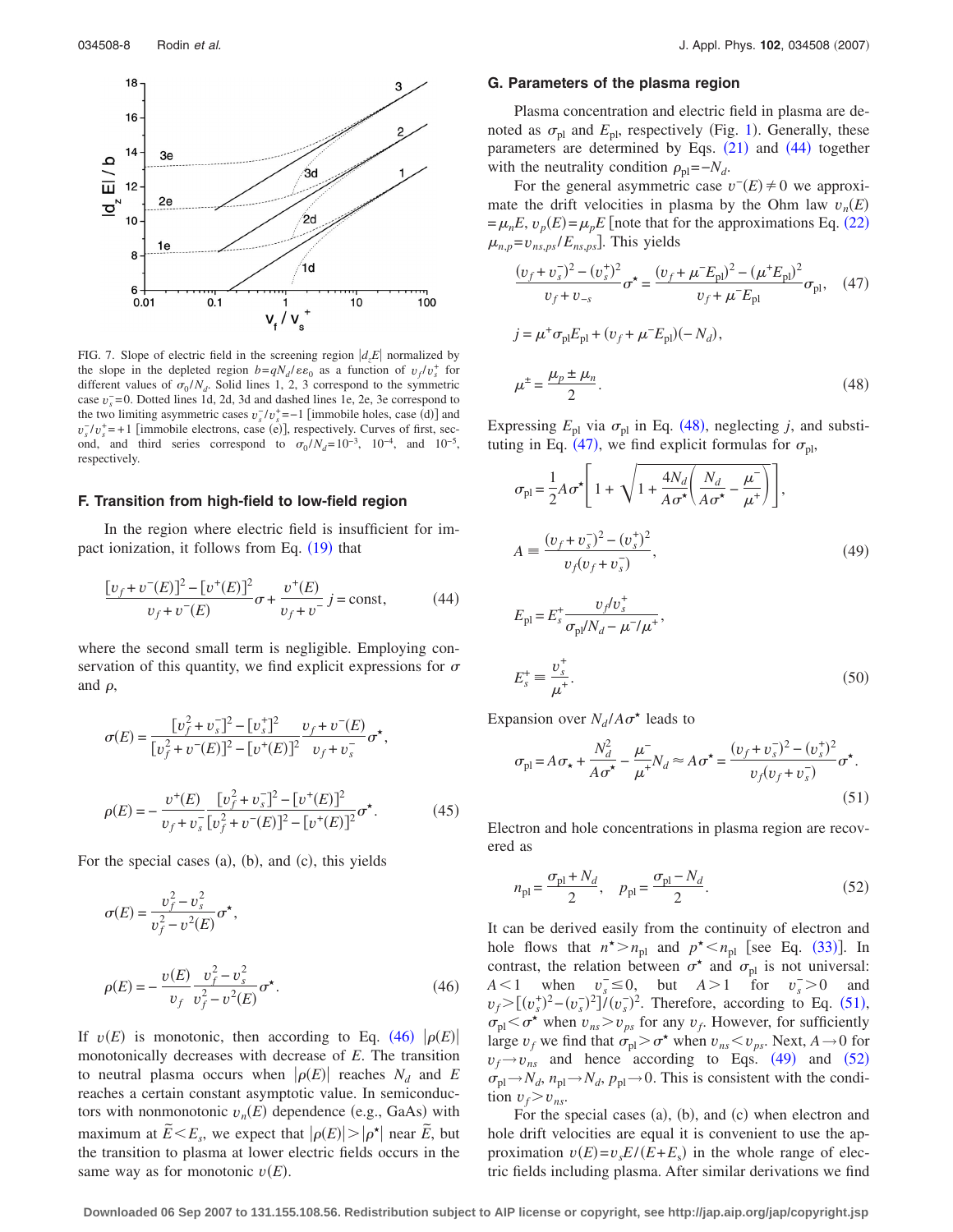$$
\sigma_{\rm pl} = \sigma^{\star} \frac{v_f^2 - v_s^2}{2v_f^2} \left[ 1 + \sqrt{1 + \left( \frac{2v_f^2}{v_f^2 - v_s^2} \frac{N_d}{\sigma^{\star}} \right)^2} \right],\tag{53}
$$

$$
E_{\rm pl} = E_s \frac{D}{1 - D},
$$
  
\n
$$
D = \frac{v_f^2 - v_s^2}{2v_s^2} \left[ \sqrt{1 + \left( \frac{2v_f^2}{v_f^2 - v_s^2} \frac{N_d}{\sigma^*} \right)^2} - 1 \right] \ln \frac{\sigma^*}{\sigma_0}.
$$
 (54)

Expanding over  $N_d / \sigma^*$ , we obtain simplified dependencies that are valid when  $\sigma^* \gg N_d$ ,

$$
\sigma_{\text{pl}} = \frac{v_f^2 - v_s^2}{v_f^2} \left( \sigma^* + \frac{v_f^2}{v_f^2 - v_s^2} \frac{N_d^2}{\sigma^*} \right) \approx \frac{v_f^2 - v_s^2}{v_f^2} \sigma^*,
$$
\n
$$
E_{\text{pl}} = E_s \left[ \frac{v_f^2 - v_s^2}{v_f^2} \ln \frac{\sigma^*}{\sigma_0} - 1 \right]^{-1}.
$$
\n(55)

The concentration  $\sigma_{\text{pl}}$  tends to  $\sigma^*$  with increase of  $v_f$  and, similar to  $\sigma^*$ , shows quasilinear dependence on  $v_f$  for  $v_f \gg v_s$ . In contrast, the dependence of  $E_{\text{pl}}$  on  $v_f$  is very weak.

The concentration  $\sigma_{\text{pl}}$  and the electric field  $E_{\text{pl}}$  are shown in Figs. [8](#page-8-0) and [9,](#page-9-1) respectively. In panels (a) these dependencies are shown for different values of  $\sigma_0 / N_d$ . Solid curves 1, 2, 3 correspond to the symmetric case  $v_s^-$  = 0. Dashed curves 1d, 2d, 3d correspond to the limiting case (d) of immobile holes  $v_s^T/v_s^*$  =−1. Dotted curves 1e, 2e, 3e correspond to the opposite limiting case (e) of immobile electrons  $v_s^2/v_s^2 = 1$ . For fast fronts  $\sigma_{\text{pl}}$  increases with  $v_f$  linearly, whereas the electric field is close to  $E_{\text{pl}} \approx 0.1 E_s^+$  and weakly decreases with  $v_f$ . In panels (b)  $\sigma_{\text{pl}}$  and  $E_{\text{pl}}$  are shown for different values of  $v_s^-/v_s^+$  and  $\mu^-/\mu^+$ . We see that the asymmetry in high-field transport is much more important than the asymmetry in the low-field transport. For  $v_s$  > 0 [curves 4,5,6,7 in Fig. [9](#page-9-1)(b)] the dependence  $\sigma_{\text{pl}}(v_f)$  has a kind of plateau and the corresponding dependence  $E_{\text{pl}}(v_f)$  has a minimum. This occurs in the interval of front velocities  $v_{ns} < v_f < v_{ps}$ . The plateau on  $\sigma_{\text{pl}}(v_f)$  is caused by the peculiarity of  $\sigma^*(v_f)$  dependence that has been discussed above in Sec. III C (see also Fig. [3](#page-4-4)). The nonmonotonic behavior of  $E_{\text{pl}}(v_f)$  becomes clear if we take into account that, according to Eq.  $(50)$  $(50)$  $(50)$  in the symmetric case  $E_{\text{pl}} \sim v_f / \sigma_{\text{pl}}$ ,  $E_{\text{pl}}$  decreases and increases when the increase of  $\sigma_{\text{pl}}$  with  $v_f$  is superlinear and sublinear, respectively. Hence, "plateau" on the dependence  $\sigma_{\text{pl}}(v_f)$  corresponds to a minimum on  $E_m(v_f)$ .

## **H. Voltage over the structure**

<span id="page-8-1"></span>The voltage over the structure is given by the integral *W*

$$
u = \int_0^W E(x) dx.
$$
 (56)

We approximate the actual profile  $E(z)$  by a piecewise linear profile A–B–C–D shown in Fig. [10,](#page-9-0) neglecting the voltage drop over the plasma region where the electric field is low. For such profile  $\sigma(z) = \sigma_0$  and  $d_z E = b - c \sigma_0$  on part A–B, *E*  $=E_m$  and  $\sigma$  increases from  $\sigma_0$  to  $\sigma^*$  in arbitrary way on part

<span id="page-8-0"></span>

FIG. 8. Concentration of electron-hole plasma  $\sigma_{\text{pl}}$  generated by the front passage as a function of front velocity  $v_f$ . In panel (a) the dependence  $\sigma_{\text{pl}}(v_f)$  is shown for different values of  $\sigma_0 / N_d$ . Solid curves 1, 2, 3 correspond to the case of symmetric transport  $v_s^- = 0$ ,  $\mu^- = 0$  (e.g.,  $v_{ns} = v_{ps}$ ,  $\mu_n$  $=$  $\mu_p$ ). Dotted lines 1d, 2d, 3d and dashed lines 1e, 2e, 3e correspond to the limiting cases of immobile holes  $v_{ps} = 0$ ,  $\mu_p = 0$  [case(d)] and immobile electrons  $v_{ns} = 0$ ,  $\mu_n = 0$  [case (e)], and are calculated for the same values of  $\sigma_0 / N_d$ . Curves of first, second, and third series correspond to  $\sigma_0 / N_d = 10^{-3}$ , 10<sup>-4</sup>, and 10<sup>-5</sup>, respectively. In panel (b) the dependence  $\sigma_{\text{pl}}(v_f)$  is shown for different values of  $v_s^-/v_s^+$  and  $\mu^-/\mu^+$  and fixed value  $\sigma_0/N_d=10^{-4}$ . Solid lines from 1 to 7 correspond to  $v_s^-/v_s^+ = \mu^-/\mu^+ = -1, -0.5, 0, 0.5, 0.8, 0.9,$  and 1.0, respectively. Associated dotted and dashed lines in panel (b) correspond to  $\mu^{-}/\mu^{+} = -0.9$  and  $\mu^{-}/\mu^{+} = 0.9$ , respectively, and the same value of  $v_s^{-}/v_s^{+}$ as for the respective solid lines.

B–C, and  $\sigma(z) = \sigma^*$  and  $d_z E = b - c \sigma^*$  on part C–D. Integration over this profile gives an upper bound for the actual voltage. On the  $(\sigma, E)$  plane this profile corresponds to the rectangular  $\sigma(E)$  dependence (dashed line A–B–C–D in Fig. [2](#page-3-1)). The integral over *z* can be replaced either by the integral over electric field  $E$  or over concentration  $\sigma$  since, according to Eqs. ([24](#page-4-0)) and ([25](#page-4-1)),  $dz = dE/(b - c\sigma) = d\sigma/\lambda \beta_{eff}\sigma$ . Employing integration over *E* for branches A–B and C–D and integration over  $\sigma$  for branch B–C, we approximate the integral Eq.  $(56)$  $(56)$  $(56)$  as

$$
u = \int_{E_{\text{left}}}^{E_m} \frac{E \, \mathrm{d}E}{b - c\sigma_0} + \int_{\sigma_0}^{\sigma^*} \frac{E_m d\sigma}{\lambda \beta_{\text{eff}}(E_m)\sigma} + \int_{E_m}^0 \frac{E \, \mathrm{d}E}{b - c\sigma^*}.
$$
 (57)

This yields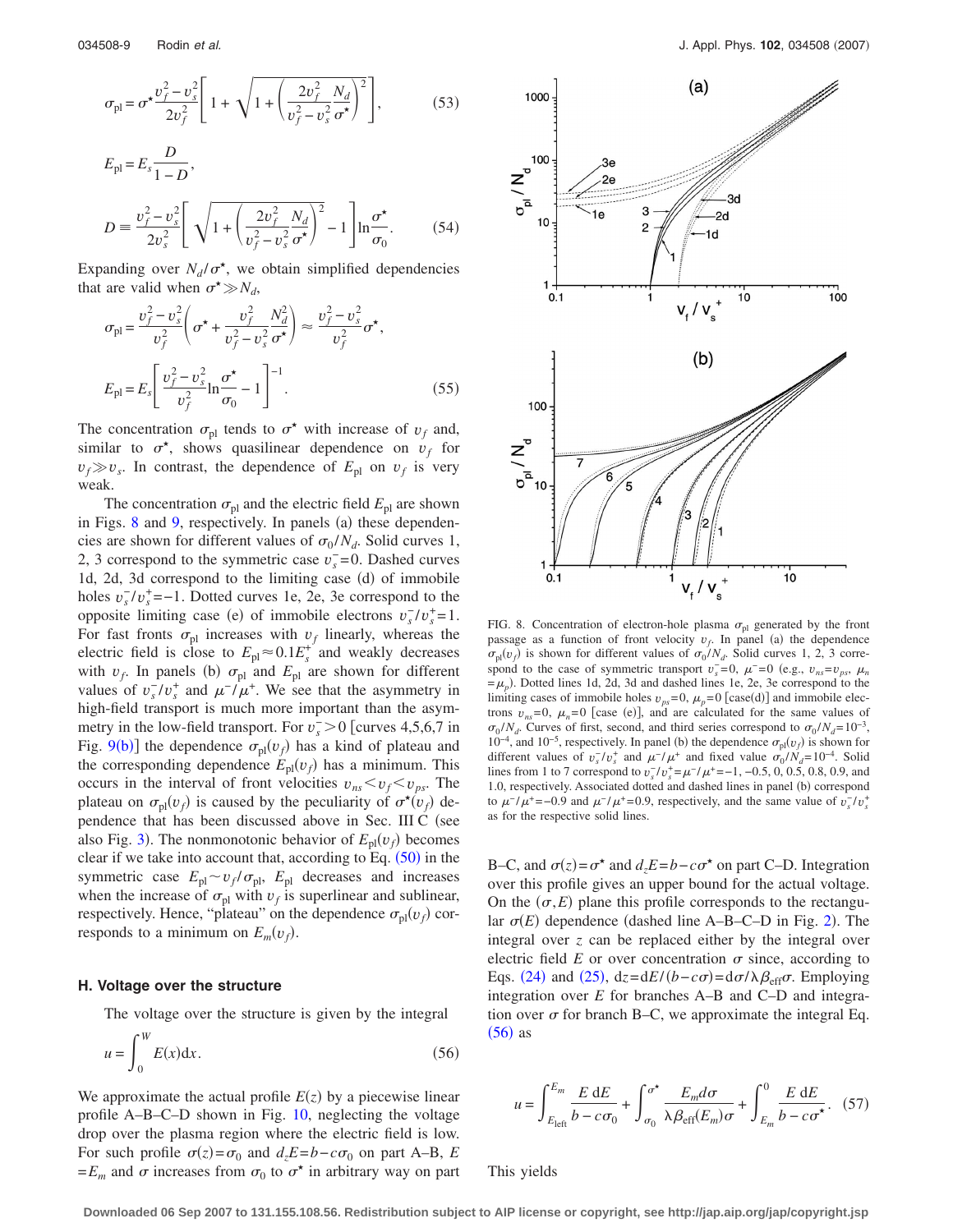<span id="page-9-1"></span>

FIG. 9. Electric field  $E_{\text{pl}}$  in the electron-hole plasma generated by the front passage as a function of front velocity  $v_f$ . In panel (a) the dependence  $E_{\text{pl}}(v_f)$  is shown for different values of  $\sigma_0 / N_d$ . Solid curves 1, 2, 3 correspond to case of symmetric transport  $v_s^- = 0$ ,  $\mu^- = 0$  (e.g.,  $v_{ns} = v_{ps}$ ,  $\mu_n = \mu_p$ ). Dotted lines 1d, 2d, 3d and dashed lines 1e, 2e, 3e correspond to the limiting cases of immobile holes  $v_{ps} = 0$ ,  $\mu_p = 0$  [case(d)] and immobile electrons  $v_{ns}$ =0,  $\mu_n$ =0 [case (e)], respectively. Curves of first, second, and third series correspond to  $\sigma_0 / N_d = 10^{-3}$ ,  $10^{-4}$ , and  $10^{-5}$ , respectively. In panel (b) the dependence  $E_{\text{pl}}(v_f)$  is shown for different values of  $v_s^-/v_s^+$  and  $\mu^-/\mu^+$  and fixed value  $\sigma_0 / N_d = 10^{-4}$ . Solid lines from 1 to 7 correspond to  $v_s / v_s^+$  $=\mu^{-}/\mu^{+}=-1, -0.5, 0, 0.5, 0.8, 0.9,$  and 1.0, respectively. Associated dotted and dashed lines correspond to  $\mu^{-}/\mu^{+} = -0.9$  and  $\mu^{-}/\mu^{+} = 0.9$ , respectively, and the same value of  $v_s^-/v_s^+$  as for the respective solid lines.

<span id="page-9-2"></span>
$$
u \approx \frac{1}{2c} \left[ \frac{E_m^2 - E_{\text{left}}^2}{\sigma_m - \sigma_0} + \frac{E_m^2}{\sigma^* - \sigma_m} \right] + \frac{E_m}{\lambda \beta_{\text{eff}}(E_m)} \ln \frac{\sigma^*}{\sigma_0}.
$$
 (58)

<span id="page-9-0"></span>Here, the first term corresponds to the contribution of the inclined parts A–B and C–D of the field profile. The second



term corresponds to the horizontal part B–C and hence approximates the contribution of the nonlinear part of the profile near its maximum. The ratio of the first term to the second one can be estimated as  $v_s \alpha(E_m) \tau_p$ , where  $v_s \alpha(E_m)$  is the frequency of impact ionization,  $\tau_{\rho} = \ell_{\rho}/v_f$  is the time the front takes to move over its own width  $\ell_{\rho}$ , and it is assumed that  $v_n = v_p$ ,  $\alpha_n = \alpha_p$ ,  $v_f \gg v_s$ . [For this estimate we assume  $E_m \gg E_{\text{left}}$  and employ Eq. ([43](#page-6-4)). Typically  $v_s \alpha(E_m) \tau_\rho \gg 1$ and hence the first term in Eq.  $(58)$  $(58)$  $(58)$  dominates over the second one. It means that the nonlinear part of the profile  $E(z)$ which is located near its maximum is small, and the typical shape of  $E(z)$  is close to triangular.

Taking into account that  $E_{\text{left}}=E_m-bx_f$ , we can represent *u* as

<span id="page-9-3"></span>
$$
u \approx E_m x_f - \frac{bx_f^2}{2} + \frac{E_m^2}{2b[\ln(\sigma^{\star}/\sigma_0) - 1]} + \frac{E_m}{\lambda \beta_{\text{eff}}(E_m)} \ln \frac{\sigma^{\star}}{\sigma_0}.
$$
\n(59)

Since the dependencies  $\sigma^*(v_f)$  and  $E(v_f)$  are already determined [see Eqs.  $(31)$  $(31)$  $(31)$  and  $(35)$  $(35)$  $(35)$ ], Eq.  $(59)$  $(59)$  $(59)$  gives *u* as a function of front position  $x_f$  and velocity  $v_f$ .

## **IV. ULTRAFAST FRONTS**  $(v_f \gg v_s^*)$

The front velocity  $v_f$  is often much higher than  $v_s^{3-9}$  $v_s^{3-9}$  $v_s^{3-9}$  In the respective limiting case  $v_f/v_s^* \gg 1$  the effect of transport asymmetry vanishes. As it follows from Eqs.  $(28)$  $(28)$  $(28)$ ,  $(31)$  $(31)$  $(31)$ , and ([51](#page-7-5)), the concentrations  $\sigma_m$  and  $\sigma^*$  can be presented as

<span id="page-9-5"></span>
$$
\sigma_m = \frac{v_f}{v_s^+} N_d, \quad \sigma^* = \frac{v_f}{v_s^+} N_d \ln \frac{\sigma^*}{\sigma_0}.
$$
\n(60)

The plasma concentration and electric field in plasma are given by

<span id="page-9-6"></span>
$$
\sigma_{\text{pl}} = \left[1 - \left(\frac{v_s^+}{v_f}\right)^2\right] \sigma^* \approx \sigma^*, \quad E_{\text{pl}} = \frac{E_s^+}{\ln(\sigma^*/\sigma_0)}.\tag{61}
$$

<span id="page-9-4"></span>The maximum field is determined by [see Eq.  $(34)$  $(34)$  $(34)$ ]

$$
\int_0^{E_m} [v_{ns}\alpha_n(E) + v_{ps}\alpha_p(E)]dE = \frac{qN_d v_f}{\varepsilon\varepsilon_0} \ln \frac{v_f N_d}{v_s^+ \sigma_0}.
$$
 (62)

Let us compare these predictions with the results of an elementary model suggested for a planar ionization front in diode structures in Ref. [17](#page-11-12) on the basis of the ideas developed for fingerlike streamers in Ref. [31](#page-12-4) and [32.](#page-12-5) In Ref. [17](#page-11-12) it is assumed  $v_n = v_p$ ,  $v_f \gg v_s$ ,  $\alpha_p = 0$ , and  $\alpha_n(E) = \alpha_0 \Theta(E - E_{\text{th}})$ , where  $\Theta(E)$  is the step function. Under these assumptions the order of magnitude values of  $v_f$  and  $\sigma_{\text{pl}}$  has been evaluated as

<span id="page-9-7"></span>
$$
v_f = \frac{\ell_f}{\tau},
$$
  

$$
\tau \equiv \frac{1}{v_s \alpha_0} \ln \frac{\sigma_{\text{pl}}}{\sigma_0}
$$

,

,

$$
\ell_f \equiv \frac{E_m - E_{\text{th}}}{qN_d/\varepsilon\varepsilon_0}
$$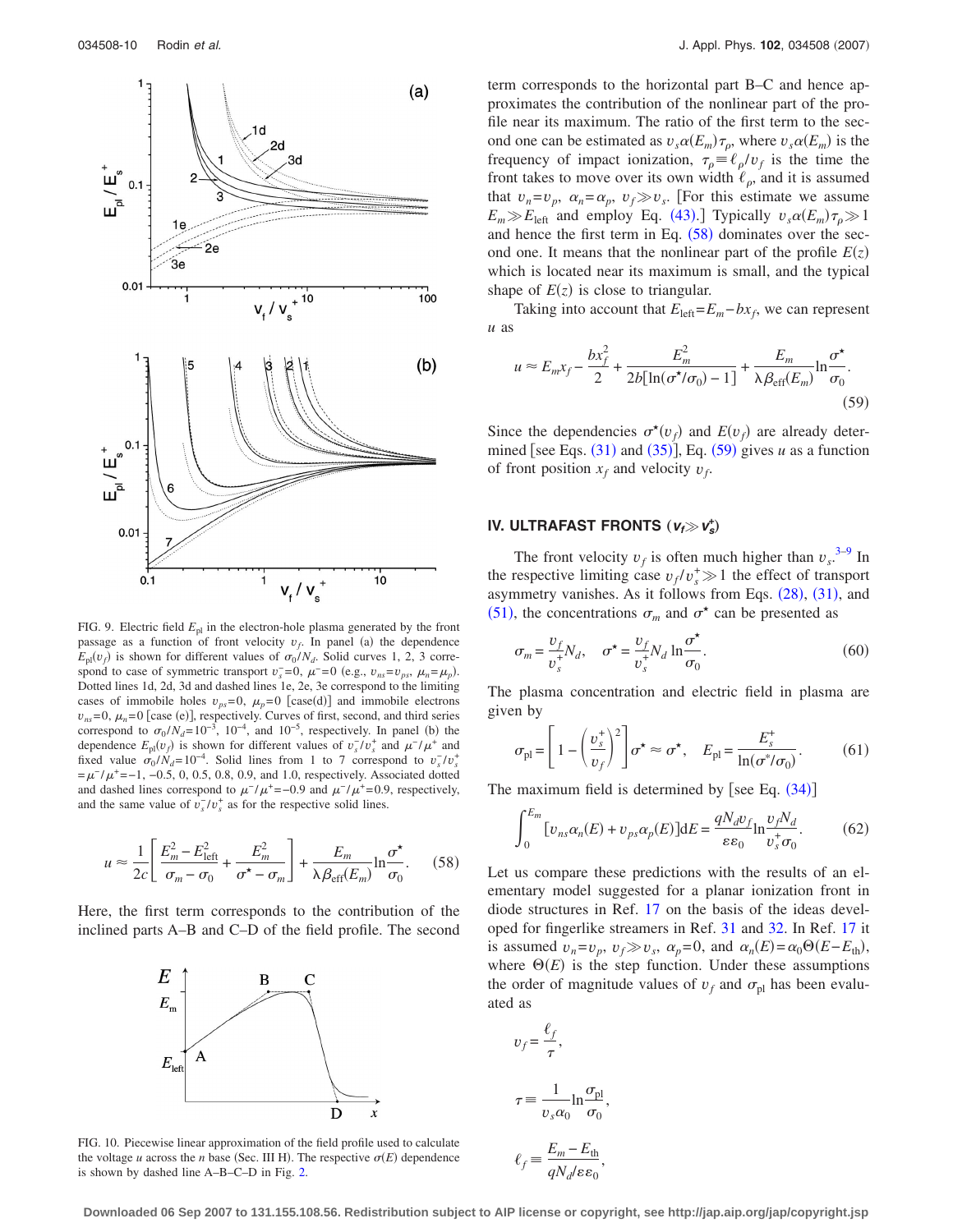$$
\sigma_{\rm pl} = \frac{\alpha_0 \varepsilon \varepsilon_0 E_m}{q},\tag{63}
$$

where  $\tau$  is the time it takes for the front to pass over the width of ionization zone  $\ell_f$ .

For  $\alpha_n(E) = \alpha_0 \Theta(E - E_{\text{th}})$ ,  $\alpha_p(E) = 0$ , we obtain from Eq.  $(62)$  $(62)$  $(62)$ 

<span id="page-10-0"></span>
$$
v_f = \frac{\ell_f}{\tilde{\tau}}, \quad \tilde{\tau} = \frac{1}{v_s \alpha_0} \ln \frac{\sigma_m}{\sigma_0}.
$$
\n(64)

<span id="page-10-1"></span>Then, it follows from Eqs.  $(60)$  $(60)$  $(60)$ ,  $(61)$  $(61)$  $(61)$ , and  $(64)$  $(64)$  $(64)$  that

$$
\sigma_{\rm pl} = \frac{\alpha_0 \varepsilon \varepsilon_0 (E_m - E_{\rm th})}{q} - \sigma_m \ln \frac{\sigma^*}{\sigma_m} \approx \frac{\alpha_0 \varepsilon \varepsilon_0 (E_m - E_{\rm th})}{q}.
$$
\n(65)

Predictions for  $v_f$  given by Eqs. ([63](#page-9-7)) and ([64](#page-10-0)) differ in the definition of  $\tau$ . However, the relative difference  $(\tau - \tilde{\tau})/\tau$  $=\ln (\sigma^* / \sigma_m) / \ln (\sigma^* / \sigma_0)$  does not exceed 10% (see Fig. [3](#page-4-4)). Next, according to Eq. ([63](#page-9-7))  $\sigma_{\text{pl}}$  is proportional to  $E_m$ , whereas more the accurate Eq.  $(65)$  $(65)$  $(65)$  predicts proportionality to the difference between  $E_m$  and  $E_{th}$ . Therefore, Eq. ([63](#page-9-7)) overestimates  $\sigma_{\text{pl}}$ . Still, it gives the correct order of  $\sigma_{\text{pl}}$  since in practice  $E_{\text{th}}$ ,  $E_m$ , and  $|E_{\text{th}}-E_m|$  are of the same order of magnitude.

#### **V. NONSTATIONARY PROPAGATION**

## **A. Adiabatic condition**

The relations between  $v_f$ ,  $E_m$ ,  $\sigma_{pl}$ , and  $E_{pl}$  obtained for *J*=constant still hold when *J* varies in time providing that this variation is slow in comparison with inner relaxation times of the traveling front. These times are the Maxwellian relaxation time in plasma behind the front  $\tau_M$  and the time  $\tau_{\rho} = \ell_{\rho}/v_{f}$  the front takes to move over the width of the screening region  $\ell_{\rho}$ . Indeed, any change of the electric field (and hence the current density) in the  $n$  base originates from changes of electric charges in the highly doped  $p^+$  and  $n^+$ layers that serve as effective electrodes (see Fig. [1](#page-0-1)). Further transfer of electric charge into the *n* base occurs through the plasma layer and is controlled by  $\tau_M$ . Redistribution of charges in the traveling screening region at the plasma edge takes time  $\tau_{\rho}$ . Thus, the times  $\tau_M$  and  $\tau_{\rho}$  characterize how fast the front relaxes to the steady profile that corresponds to the instant value of the current density. Employing Eq. ([43](#page-6-4)), assuming for simplicity  $v_s = v_{ns} = v_{ps}$ ,  $\mu = \mu_n = \mu_p$ , and taking into account  $v_s = \mu E_s$ , we obtain

<span id="page-10-6"></span>
$$
\tau_{\rho} \equiv \frac{\ell_{\rho}}{v_f} = \tau_M \frac{E_m \sigma_{\text{pl}}}{E_s \sigma^{\star}}, \quad \tau_M \equiv \frac{\varepsilon \varepsilon_0}{q \mu \sigma_{\text{pl}}}.
$$
 (66)

We see that  $\tau_{\rho}$  is much larger than  $\tau_M$  and hence it is the time  $\tau<sub>o</sub>$  that eventually controls the relaxation of the front profile. Consequently, the adiabatic condition for the variation of current *J* can be presented as

<span id="page-10-2"></span>
$$
\tau_{\rho} \frac{\mathrm{d}(\ln J)}{\mathrm{d}t} \ll 1. \tag{67}
$$

Below, we show that this condition is typically met for the realistic operation mode of high-voltage diodes used as switches in pulse power applications.

#### **B. Coupling to the external circuit**

In practice the device is connected to the voltage source  $U(t)$  via a load resistance *R*. The current density *J* and the voltage over the structure *u* are related via Kirchhoff's equation,

$$
u(t) + RSJ(t) = U(t). \tag{68}
$$

<span id="page-10-5"></span>In high-voltage diodes used in pulse power applications the front passage switches the structure from the nonconducting state to the conducting state. At the moment  $t = t_0$ , when the front starts to travel,  $u \approx U(t_0)$  and  $J \approx 0$ . The switching time is determined as  $\Delta t = W/(v_f)$ , where *W* is the *n* base width and  $\langle v_f \rangle$  is the mean value of front velocity (generally,  $v_f$ increases during the front passage). The device resistivity after switching is negligible in comparison with the load resistance *R*. Hence  $u(t_0 + \Delta t) \approx 0$  and  $J(t_0 + \Delta t)$  $= U(t_0 + \Delta t) / (RS) \approx U(t_0 + \Delta t) / (RS)$ , where we take into account that variation of *U* within the time period  $\Delta t$  is small. Then, we estimate the relative variation of the current density as

$$
\frac{d(\ln J)}{dt} \sim \frac{J(t_0 + \Delta t) - J(t_0)}{\Delta t J(t_0 + \Delta_t)} \sim \frac{1}{\Delta t} = \frac{W}{\langle v_f \rangle}
$$

Substituting this estimate into Eq.  $(67)$  $(67)$  $(67)$ , we present the adiabatic condition as

<span id="page-10-3"></span>
$$
\frac{\langle v_f \rangle}{v_f} \frac{\ell_\rho}{W} \approx \frac{\ell_\rho}{W} \ll 1. \tag{69}
$$

.

Equation  $(69)$  $(69)$  $(69)$  states that the inner dynamics of the traveling front and the outer dynamics that is controlled by the external circuit can be separated if the effective front width  $\ell_{\rho}$  is much smaller than the size of the system  $W$ . Using Eq.  $(43)$  $(43)$  $(43)$ , we present Eq.  $(69)$  $(69)$  $(69)$  as

<span id="page-10-4"></span>
$$
\frac{E_m}{bW \ln(\sigma^\star/\sigma_0) - 1} \ll 1. \tag{70}
$$

According to Eq.  $(42)$  $(42)$  $(42)$  and Fig. [7,](#page-7-0) the second term in Eq.  $(70)$  $(70)$  $(70)$ has a numerical value in the range  $0.05-0.1$ . Therefore, it is necessary that  $E_m/(bW) \sim 1$ . The adiabatic conditions Eqs. ([69](#page-10-3)) and ([70](#page-10-4)) are met or nearly met for high-voltage sharpening diodes where  $W \sim 100-300 \mu m$  and  $\ell_{\rho} \sim 10-20 \mu m$ , but are not likely to be met for much smaller TRAPATT diodes.

In conclusion, the relations between  $v_f$ ,  $E_m$ , and  $\sigma_{\text{pl}}$  obtained for the self-similar propagation mode can be used in general case to relate the instant values of these parameters for sufficiently large structures and fast fronts. In this case the voltage  $u(v_f, x_f)$  given by Eq. ([59](#page-9-3)) can be substituted into the Kirchhoff equation, Eq.  $(68)$  $(68)$  $(68)$ . Then, equation  $dx_f/dt = -v_f$  (recall that  $v_f > 0$  for the front traveling in the negative  $x$  direction) together with Eq.  $(68)$  $(68)$  $(68)$  represents a set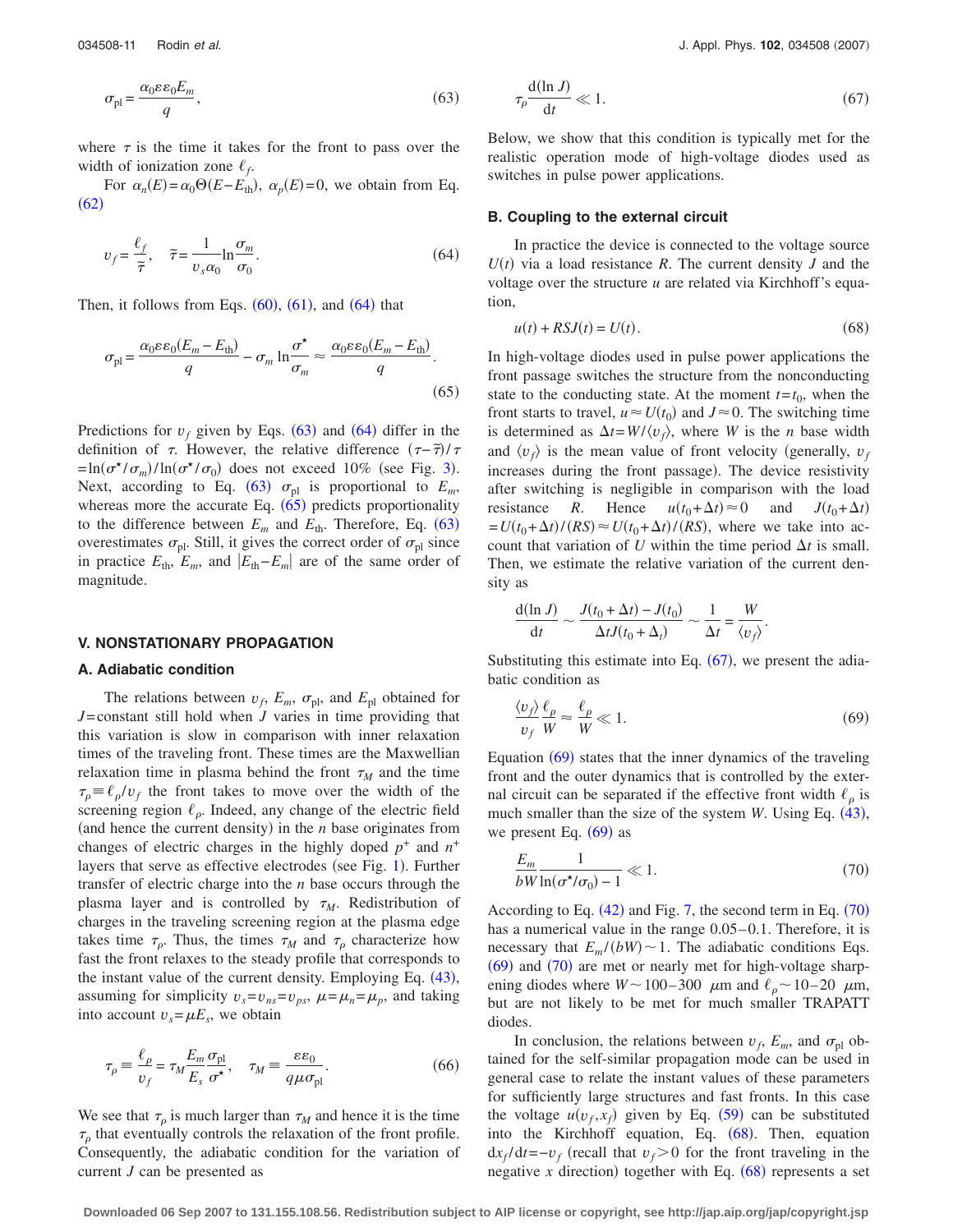of ordinary differential equations that describes the front propagation with the external circuit taken into account.

## **VI. SUMMARY**

Basic parameters of plane impact ionization fronts in reversely biased  $p^+$ -*n*- $n^+$  structure (Fig. [1](#page-0-1)) are determined by current density *J* and concentration of initial carriers  $\sigma_0$  (regime parameters), doping of the *n* base  $N_d$  (structure parameter), and such material parameters as saturated drift velocities  $v_{ns}$  and  $v_{ns}$ , low-field mobilities  $\mu_n$  and  $\mu_n$ , and electron and hole impact ionization coefficients  $\alpha_n(E)$  and  $\alpha_p(E)$ . The front velocity is given by  $v_f \approx J/qN_d$  [Eq. ([12](#page-2-2))]. The concentration of generated plasma  $\sigma_{\text{pl}}$  and electric field in plasma  $E_{\text{pl}}$  determined by Eqs. ([28](#page-4-2)), ([31](#page-4-6)), and ([49](#page-7-6)) does not depend on impact ionization coefficients  $\alpha_{n,p}(E)$ . Concentration of  $\sigma_{\text{pl}}$  weakly decreases with initial carrier concentration  $\sigma_0$ [Fig. [8](#page-8-0)(a)]. For moderate front velocities  $v_f \le 5(v_{ns} + v_{ps})$  the concentration  $\sigma_{\text{pl}}$  and field  $E_{\text{pl}}$  are sensitive to the ratio  $v_{ns}/v_{ps}$ , whereas the asymmetry in low-field transport  $\mu_n / \mu_p \neq 1$  has very little effect [Figs. [8](#page-8-0)(b) and [9](#page-9-1)(b)]. For higher front velocities  $\sigma_{\text{pl}}$  and  $E_{\text{pl}}$  do not depend on  $v_{ns}/v_{ps}$ and  $\mu_n / \mu_p$  [Eq. ([61](#page-9-6))]:  $\sigma$  increases with  $v_f$  quasilinearly, whereas  $E_{\text{pl}}$  weakly decreases.

General dependence of maximum electric field  $E_m$  on  $v_f$ is given by Eq.  $(35)$  $(35)$  $(35)$ . Due to strong nonlinearity of impact ionization coefficients  $\alpha_{n,p}(E)$ , often only one type of carrier contributes to ionization. In this case the dependence  $E_m(v_f)$ can be determined in a simple form for the Townsend's approximation  $\alpha(E) = \alpha_0 \exp(-E_0 / E)$  and symmetric transport  $v_{ns} = v_{ps}$  [see Eq. ([36](#page-5-3)) and Fig. [4](#page-5-4)]. We reveal the existence of the effective threshold of impact ionization  $E_{\text{th}} \approx 0.2E_0$  (Figs. [5](#page-6-0) and [6](#page-6-1)) and the squareroot character of the  $E_m(v_f)$  depen-dence [Eq. ([40](#page-6-3))]. Equation (40) implies that  $v_f \sim \ell_f^2$ , where  $\ell_f$ is the effective width of ionization zone. The square-root dependence fails for slow fronts when  $\alpha_n \ll \alpha_p$ . *E<sub>m</sub>* increases with  $E_0$  and  $N_d$  (Fig. [6](#page-6-1)) and decreases with  $\sigma_0$  and  $\alpha_0$  (Figs. [4](#page-5-4)[–6](#page-6-1)). The width  $\ell_{\rho}$  of the screening region where electric field falls from  $E_m$  to  $E_p$  weakly depends on  $v_f$  and  $\sigma_0$  [Eq.  $(42)$  $(42)$  $(42)$ ]. The slope of the electric field in the screening region is about 10–20 times larger than the slope  $qN_d/\varepsilon\varepsilon_0$  in the depleted  $n$  base to which the front propagates (Fig.  $7$ ).

The voltage over the structure *u* is determined by the front velocity  $v_f$  and the front position  $x_f$  [Eq. ([58](#page-9-2))]. The profile of electric field  $E(z)$  is essentially triangular since the nonlinear part near its maximum  $E=E_m$  is small.

In the case when the current density  $J$  varies in time, the front velocity  $v_f$  and the front profile  $E(z)$  are nonstationary. The largest inner relaxation time  $\tau_o = \ell_o/v_f$  is the time it takes for the front to travel over the width of the screening region  $\ell_p$  [Eq. ([66](#page-10-6))]. The relations between basic front parameters *E*,  $\ell_p$ ,  $\sigma_{pl}$ , and  $E_{pl}$  obtained for *J*=constant remain valid if temporal variation of *J* is slow with respect to  $\tau_{\rho}$  [Eq. ([67](#page-10-2))]. For the actual case of the device connected in series with an external load, this adiabatic condition  $[Eq. (67)]$  $[Eq. (67)]$  $[Eq. (67)]$  can be presented as  $\ell_p/W \ll 1$  [Eq. ([69](#page-10-3))]: inner and outer dynamics can be separated if the ionization front is thin with respect to the *n* base width *W*. This condition is met or nearly met for high-voltage sharpening diodes.

For very strong electric fields  $E \ge E_0$ , the direct band-toband tunneling (Zener breakdown) must be taken into account. Numerical simulations show that in the presence of this ionization mechanism the character of front propagation substantially changes. $18$  The respective fronts have been called tunneling-assisted impact ionization fronts.<sup>18</sup> Recently, the dynamic avalanche breakdown of high-voltage diodes with stationary breakdown voltage  $u_b \approx 1.5 \text{ kV}$  at extremely high voltage about 10 kV, which corresponds to electric fields above the threshold of Zener breakdown, has been observed experimentally.<sup>19</sup> The analytical theory of tunnelingassisted impact ionization fronts will be reported separately.

## **ACKNOWLEDGMENTS**

We are grateful to P. Ivanov for critical reading of the manuscript and helpful discussions. This work was supported by the Program of Russian Academy of Sciences, "Power semiconductor electronics and pulse technologies." P.R. thanks A. Alekseev for his hospitality at the University of Geneva and acknowledges support from the Swiss National Science Foundation.

- <span id="page-11-2"></span><span id="page-11-0"></span><sup>1</sup>H. J. Prager, K. K. N. Chang, and J. Wiesbord, Proc. IEEE **55**, 586 (1968). <sup>2</sup>B. C. Deloach and D. L. Scharfetter, IEEE Trans. Electron Devices **ED-20**, 9 (1970).<br> $^{3}$ <sub>L</sub> V Grakho
- <span id="page-11-3"></span>I. V. Grekhov and A. F. Kardo-Susoev, Sov. Tech. Phys. Lett. **5**, 395 (1979) [Pis'ma Zh. Tekh. Fiz. **5**, 950 (1979)].
- <sup>4</sup>I. V. Grekhov, A. F. Kardo-Susoev, L. S. Kostina, and S. V. Shenderey, Electron. Lett. **17**, 422 (1981).
- <span id="page-11-17"></span><sup>3</sup>I. V. Grekhov, A. F. Kardo-Susoev, L. S. Kostina, and S. V. Shenderey-Sov. Tech. Phys. Lett. **26**, 984 (1981) [Zh. Tekh. Phys. **51**, 1709 (1981)]. <sup>6</sup>D. Benzel and M. Pocha, Rev. Sci. Instrum. **56**, 1456 (1985).<br><sup>7</sup>Zh. J. Alforov. J. V. Grakbov. V. M. Efonov. A. E. Kardo S.
- <span id="page-11-5"></span><span id="page-11-4"></span> $^{7}$ Zh. I. Alferov, I. V. Grekhov, V. M. Efanov, A. F. Kardo-Sysoev, V. I. Korol'kov, and M. N. Stepanova, Sov. Tech. Phys. Lett. 13, 454 (1987) [Pis'ma Zh. Tekh. Fiz. **13**, 950 (1987)].
- I. V. Grekhov and V. M. Efanov, Sov. Tech. Phys. Lett. 14, 929 (1988) [Pis'ma Zh. Tekh. Fiz. **14**, 2121 (1988)].
- <span id="page-11-1"></span>I. V. Grekhov and V. M. Efanov, Sov. Tech. Phys. Lett. **16**, 645 (1990) [Pis'ma Zh. Tekh. Fiz. **16**, 9 (1990)].
- <span id="page-11-6"></span><sup>10</sup>I. V. Grekhov, Solid-State Electron. **32**, 923 (1989).
- <span id="page-11-7"></span><sup>11</sup>R. J. Focia, E. Schamiloghu, C. B. Fledermann, F. J. Agee, and J. Gaudet, IEEE Trans. Plasma Sci. 25, 138 (1997).
- <span id="page-11-8"></span><sup>12</sup>M. Levinshtein, J. Kostamovaara, and S. Vainshtein, *Breakdown Phenomena in Semiconductors and Semiconductor Devices* World Scientific, London, 2005).
- <span id="page-11-9"></span><sup>13</sup>P. Rodin, U. Ebert, W. Hundsdorfer, and I. Grekhov, J. Appl. Phys. 92, 1971 (2002).
- <span id="page-11-10"></span><sup>14</sup>Yu. D. Bilenko, M. E. Levinstein, M. V. Popova, and V. S. Yuferev, Sov. Phys. Semicond. 17, 1156 (1983) [Fiz. Tekh. Poluprovodn. (S.-Peterburg) **17**, 1812 (1983)].
- . 15A. F. Kardo-Susoev and M. V. Popova, Sov. Phys. Semicond. **<sup>30</sup>**, 431 (1996) [Fiz. Tekh. Poluprovodn. (S.-Peterburg) 30, 803 (1996)
- <span id="page-11-11"></span><sup>16</sup>H. Jalali, R. Joshi, and J. Gaudet, IEEE Trans. Electron Devices **45**, 1761  $(1998).$
- <span id="page-11-12"></span><sup>17</sup>P. Rodin, P. Ivanov, and I. Grekhov, J. Appl. Phys. **99**, 044503 (2006).
- <span id="page-11-13"></span><sup>18</sup>P. Rodin, U. Ebert, W. Hundsdorfer, and I. Grekhov, J. Appl. Phys. **92**, 958  $(2002)$ .
- <span id="page-11-14"></span><sup>19</sup>S. K. Lyubutin, S. N. Rukin, B. G. Slovikovsky, and S. N. Tsyranov, Tech. Phys. Lett. 31, 196 (2005) [J. Appl. Phys. 31, 36 (2005)
- <span id="page-11-15"></span>. <sup>20</sup>*Electric Breakdown in Gases*, edited by J. M. Meek and J. D. Craggs (Wiley, New York, 1978).
- . (Wiley, New York, 1978).<br><sup>21</sup>Dynamics of Curved Fronts, edited by P. Pelcé (Academic, Boston, 1988) <sup>21</sup> Dynamics of Curved Fronts, edited by P. Pelcé (Academic, Boston, 1988).<br><sup>22</sup>M. S. Cross and P. C. Hohenberg, Rev. Mod. Phys. **65**, 851 (1993).
- <span id="page-11-16"></span> $^{22}$ M. S. Cross and P. C. Hohenberg, Rev. Mod. Phys. 65, 851 (1993).  $^{23}$ E. V. Astrova, V. B. Voronkov, V. A. Kozlov, and A. A. Lebedev, Semi-
- <span id="page-11-18"></span>cond. Sci. Technol. **13**, 488 (1998).
- <span id="page-11-21"></span><sup>24</sup>P. Rodin and I. Grekhov, Appl. Phys. Lett. **86**, 243504 (2005).
- <span id="page-11-19"></span><sup>25</sup>P. Rodin, A. Rodina, and I. Grekhov, J. Appl. Phys. **98**, 094506 (2005).
- <span id="page-11-20"></span><sup>26</sup>Generally, emission from deep-level centers can create nontrivial and non-